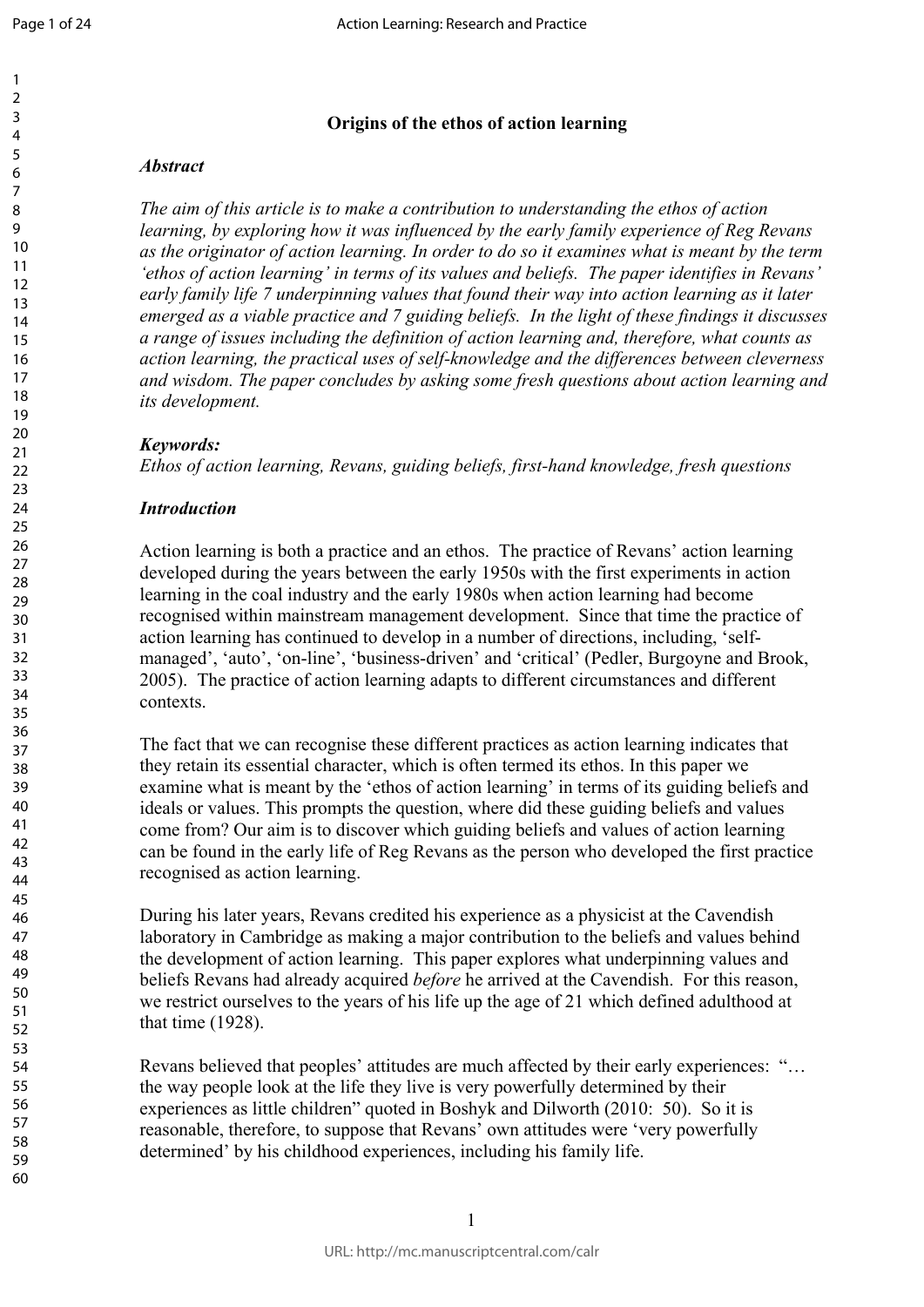Revans placed high value on the usefulness of new knowledge so it behoves us, at the outset, to consider the potential usefulness of the knowledge we are seeking in this enquiry. Of what use is greater understanding of the roots of the ethos of action learning? Our answer is that it can potentially help us do action learning better. David Botham (friend of Revans and founding Director of the *Revans Centre for Action Learning*) has expressed this well: "By returning to the roots of action learning, it should be possible to enhance the forms of action learning in use today." (Botham in Boshyk and Dilworth, 2010: 84). Acquiring a better understanding of the ethos of action learning in terms of its guiding beliefs and values should enable us to improve the forms and the practice of action learning within each of those forms.

We also hope that this paper will help to clarify the nature of action learning's ethos itself. Revans did not give an authoritative definition of action learning (Pedler, et al, 2005). Arguably, this helped to facilitate the development of new forms of action learning and new practices. However, this only increases the need to be clear about the ethos of action learning. Greater clarity about the ethos of action learning in terms of its guiding beliefs and values can help us assess whether new forms and new practices really do count as action learning.

In addition, a clearer perception of the ethos of action learning, with its underlying guiding beliefs and values, should help action learning practitioners resolve the sorts of difficulties that can emerge within the life-course of individual action learning sets. The clearer that action learning participants and organisers of action learning programmes are about the values and guiding beliefs embodied by action learning the more successful are such programmes likely to be.

man employer win neep to enamy are matter or action learning (Ped<br>give an authoritative definition of action learning (Ped<br>helped to facilitate the development of new forms of ac<br>However, this only increases the need to be The next section of this paper addresses some background issues, including definitions and what is already known about the roots of Revans action learning from the literature on the subject. This is followed by a section that draws together such material on Revans' early family life as is relevant to the development of action learning. We then summarise our findings in two tables which present those values and beliefs with observations on Revans early family life. We conclude with a discussion of issues raised, implications and some questions raised by this enquiry that could form the basis of further work in this field.

## *Background*

For the sake of clarity our usage of several terms need to be defined. In this paper we define the 'ethos' of action learning to mean its essential character, reflecting its guiding beliefs and values. The discussion section of the paper provides our rationale for so doing. In order to be clear about the difference between 'belief' and 'value' we use 'belief' in its cognitive sense. In other words, we use 'belief' for propositional statements ('belief that') rather than for statements of commitment, support or affirmation ('belief in'). We use the word 'values' in a literal sense to refer to that which is valued within the action learning community.

Most of the writing on the development of action learning has concentrated on the postwar period, particularly the years from 1945 to 1980. It was in 1945 that Revans first proposed a primitive prototype of action learning in the form of a 'consortium of pitmen', i.e. a staff college for the mining industry where miners and their managers would learn

 $\mathfrak{D}$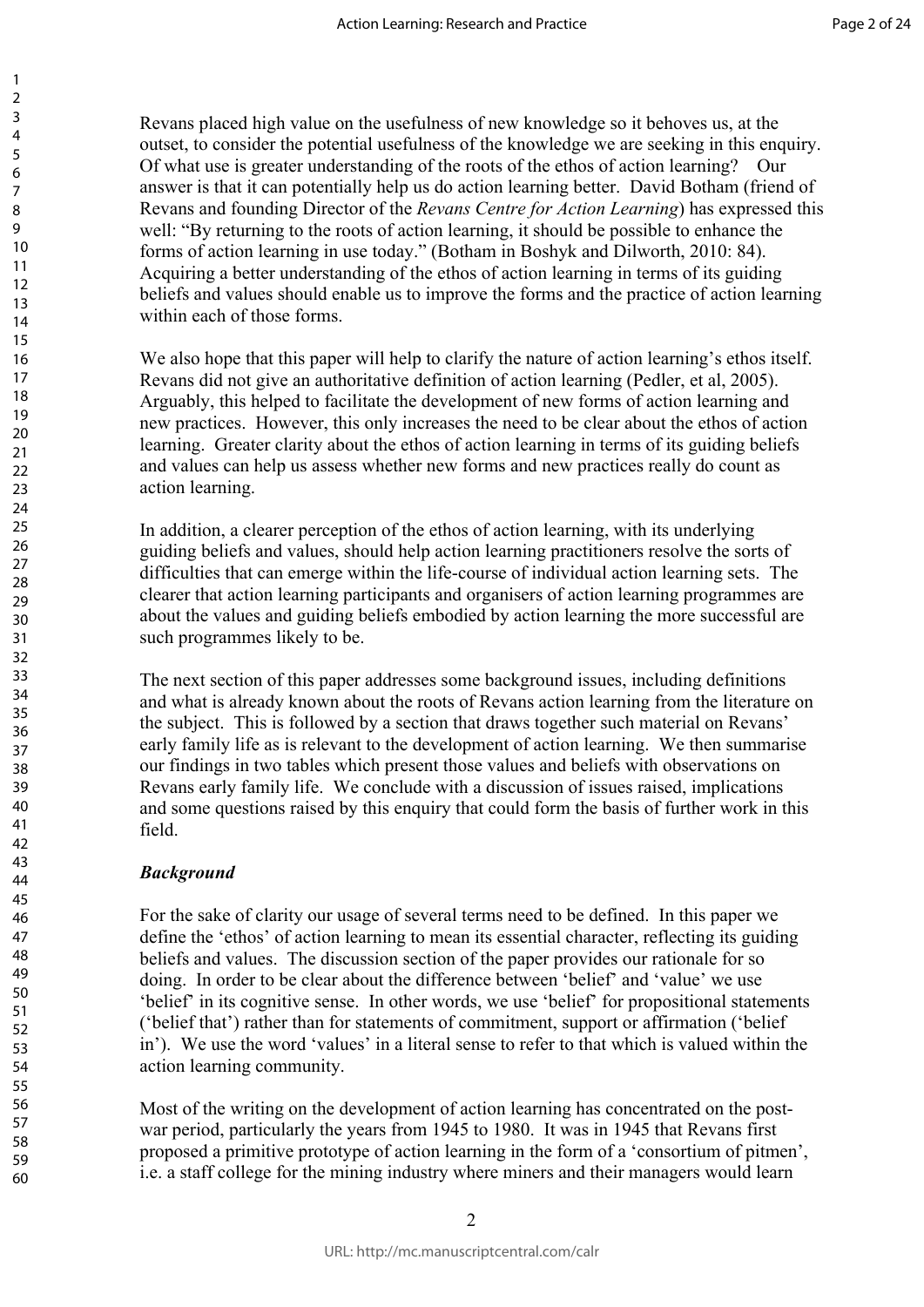60

with and from each other as they shared their first-hand knowledge. During this period, 1945-80, the major 'experiments' took place, including the first attempt to implement an early form of action learning in the coal industry in the early 1950s, the hospitals' internal communications (HIC) project in the 1960s, the programme to raise the productivity of companies in Belgium in the late 1960s and early 1970s and the GEC programme in the second half of the 1970s. The last of these programmes emphasised the personal development aspect of action learning, 'action learning sets' as the 'cutting edge' of action learning, own job projects and the practice/logistics of the action learning programmes. After that, the core ideas of action learning were refined into a practice, including action learning sets, as described in the '*ABC of Action Learning',* an easy to follow guide for action learning practitioners. Thereafter, during the 1980s, action learning became a recognised method within mainstream management development.

In this paper, we are much less interested in the forms and practices of action learning than the values and beliefs that underpin them. We ask how much of the ethos of action learning can be traced back to Revans' early life? In exploring the issue one of our two main sources is the words of Revans himself. As he got older he was more inclined to reminisce about his early life. The other main source is the work of Boshyk and Dilworth (2010) and the sources listed therein. That book is an invaluable source of biographical material about Revans. However, although it claimed to be a book about the history and evolution of action learning, in fact, it is a book about the history of Reg Revans himself, at least up to his death in 2003, after which it is mostly an account of the development of one particular form of action learning, business-driven action learning, the particular form advanced by Boshyk.

For a mean the sistence of the form in the sistence of and beliefs that underpin them. We ask how much of t traced back to Revans' early life? In exploring the isset the words of Revans himself. As he got older he was show By contrast, we are not interested in Revans' personal history per se but only in those elements of it that shed light on the development of action learning per se. In other words, this paper is a contribution to the biography of action learning rather the biography of Reg Revans. Revans, himself, was disdainful of personal biographies. According to his friend Albert Barker: "He eschewed biographies and other forms of personal recognition …" (Barker in Boshyk and Dilworth, 2010: 29). Revans admired humility and saw the risk that that sort of personal recognition could inflame the ego which he saw as perilous. "Allowing one's ego to go out of control (perhaps the greatest danger of all)." (Revans, 1998: 25). We have no wish to disrespect his position so, in this paper, we do not include details of Revans' life unless we can see a direct contribution to the values and beliefs underpinning the ethos of action learning. In other words, it is not our intention in this paper to reveal new facts about the life of Reg Revans from archival research but to explore what we currently know about that life to answer our question: 'what does this reveal about the values and guiding beliefs of the ethos of action learning?'

It is, of course, easier to record the facts of a person's life than the development of their ideas and values. This is always the problem facing any history of ideas (Burke, 2015). Revans was a private man who admired modesty so we have relatively little material to work with in terms of his early years. We have fragmentary knowledge about his early family life, his education and the faith in which he was raised. In this paper we focus on the first of these, his early family life, and seek to answer the question: 'what aspects of the ethos of action learning can be discerned in the early family life of Reg Revans?'

*Method* We started this enquiry by collecting and collating what we currently know about Reg Revans early family life, then we interrogated that material for evidence that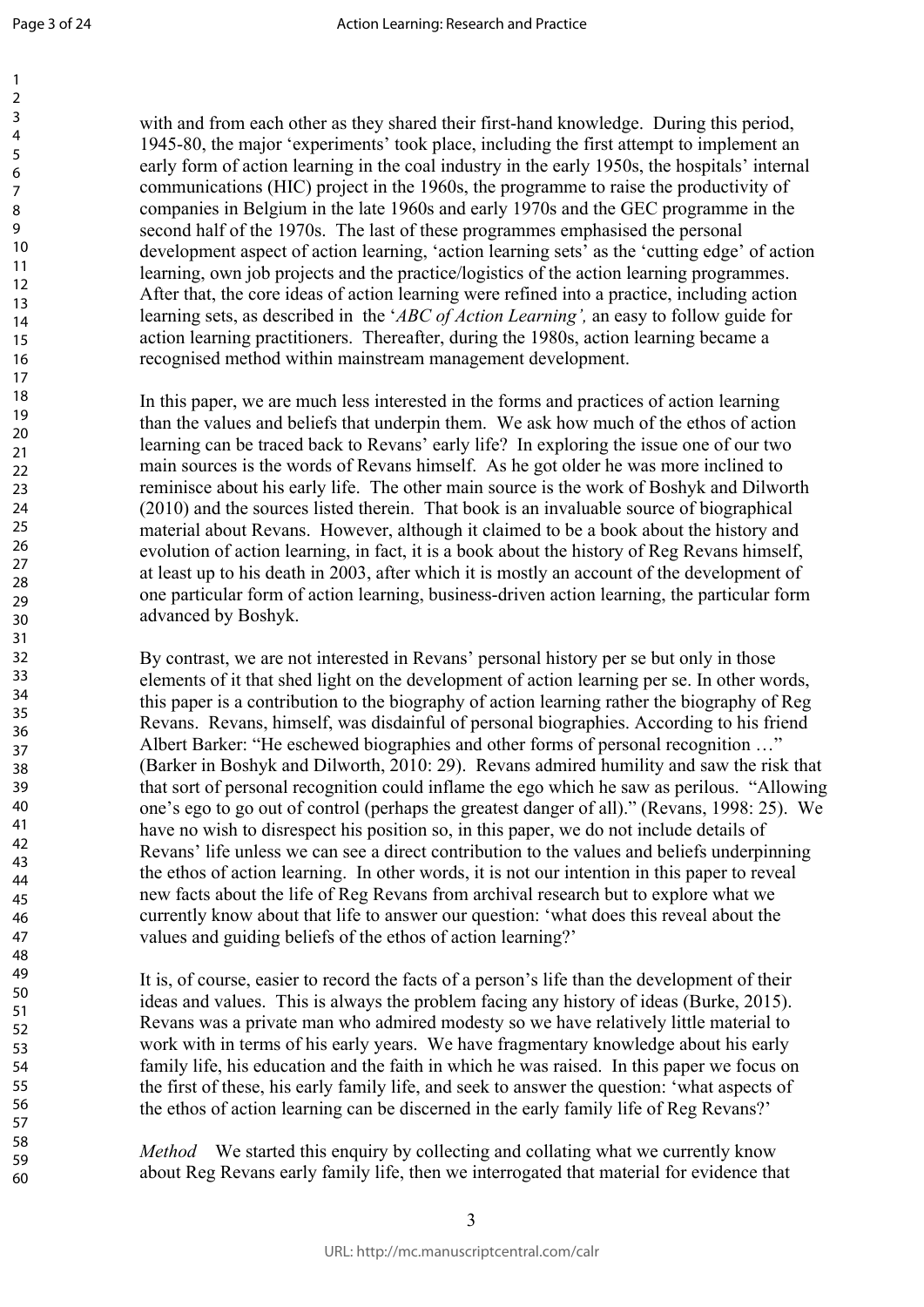could be found of the guiding beliefs and values that contributed to the development of action learning as it was practiced by the early 1980s. We focus on the first 21 years of Revans life for several reasons. First, it is often in those early years up to full adulthood in which core values and beliefs are developed. Second, there has been much more attention directed at the next stage of his life as a physicist (particularly his time at the Cavendish laboratory at Cambridge) for its contribution to the development of action learning. And third, this is already a lengthy paper and extending it beyond his 21<sup>st</sup> year would have made it unmanageably large.

of the may expect solar and the trie project and the samme as 'experiments'. He did not use the term 'action and the second ming sets' which he termed the "the cutting-edge" of a ce. By the end of the 1970s Revans had a mo In this paper we focus on the ethos of action learning at the start of the1980s. Why that date? Until the late 1970s action learning was still in a state of on-going development. Revans refers to the major episodes such as the HIC project and the Belgium interuniversity programme as 'experiments'. He did not use the term 'action learning' until the early 1970s. And it was not until GEC programmes in the second half of the 1970s that 'action learning sets' which he termed the "the cutting-edge" of action learning made their appearance. By the end of the 1970s Revans had a model of the practice of action learning that he felt confident about enough to write a book on the practice of action learning. That book, the *ABC of Action Learning*, was intended for practitioners with opening chapters on its underlying assumptions and the logistics of practice respectively. An early version of the book appeared in 1978 and it became generally available to the public in 1983 . It seems reasonable to conclude that a fully-fledged version of action learning, that we would recognise as such, existed by the start of the 1980s.

Since that time the practice of action learning has developed and its forms have proliferated. By 2005 it was possible to identify at least 6 new forms of action learning (Pedler, et al 2005). To have focused on the values and guiding beliefs of action learning as it is practiced in these different forms would take us away from the main focus of this paper, which is the *origins* of those values and beliefs.

This article is empirical in that it is grounded in what we believe to be true about Revans' based on established sources. We examine what is known about Revans' early life but with a focus on looking for implicit values and beliefs. It is therefore an exercise in sense-making and, consequently, much of the article relies on inference and interpretation of the known facts.

The research question that has led our enquiry is: what can we deduce from the early family life of Reg Revans about the guiding beliefs and values of the ethos of action learning?

## *Early family experience*

Revans was born in 1907 in Portsmouth where his father worked in the docks as a marine surveyor. When he was still young the family moved for a few years to Merseyside (Birkenhead), where one of his brothers was born. Shortly afterwards, they moved to South London (Balham) which is where Revans spent most of his childhood. How were Revans values and beliefs influenced by his childhood experience of his family?

*Revans' mother* We know relatively little about Revans' mother, Ethel, other than that she had a background of family tragedy and that she had strong religious convictions (Barker, 2010: 30). When she was 17, living in Portsmouth, her own mother died in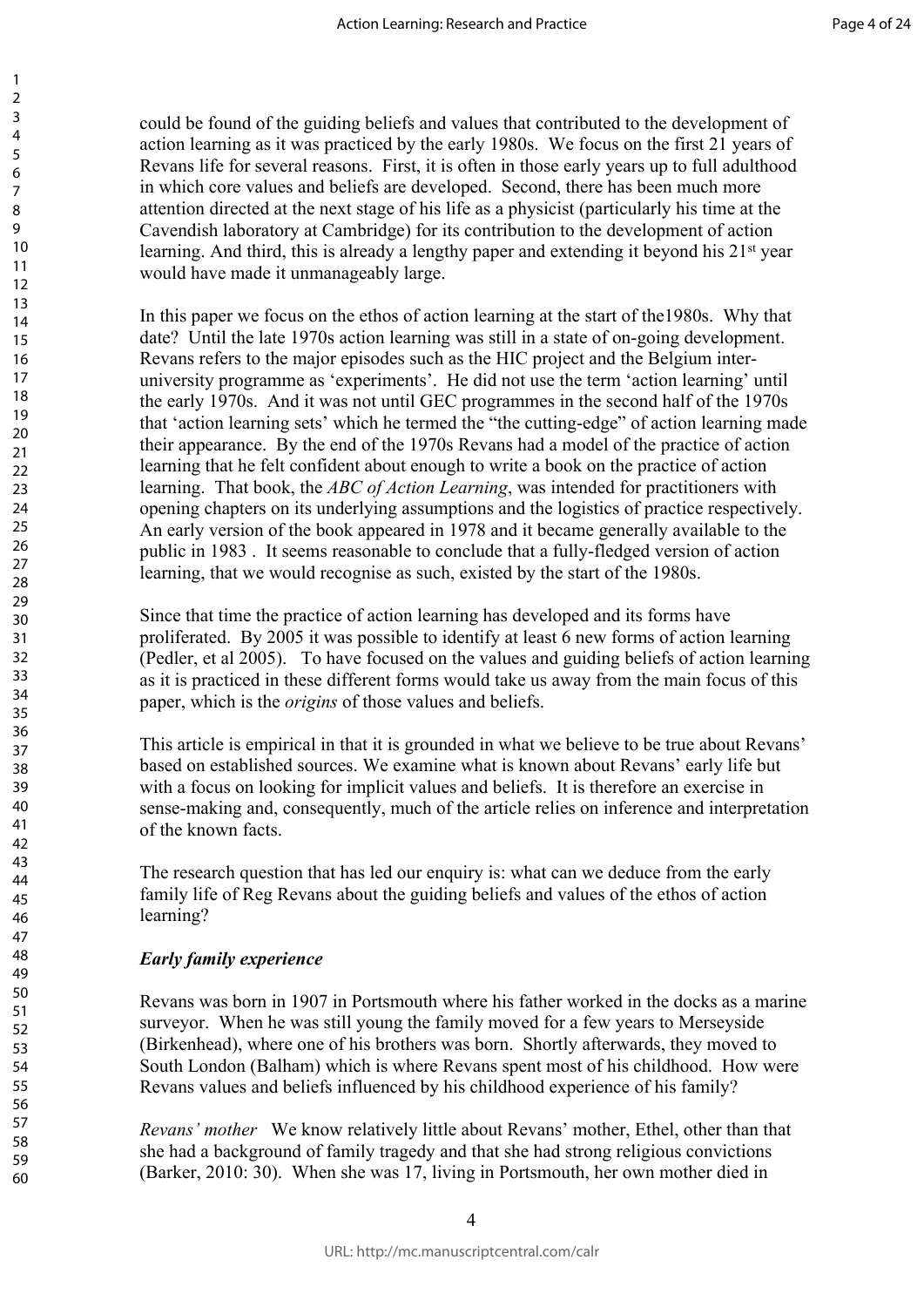$\mathbf{1}$  $\overline{2}$  $\overline{3}$  $\overline{4}$ 5 6  $\overline{7}$ 8 9

childbirth, leaving Ethel to care for her 71-year old stepfather and 3 siblings. Soon afterwards, her stepfather died and her siblings were taken from her to an orphanage. Shortly after that, she met Revans' father, Thomas, and they married.

Revans was very close to his mother and remained so for the rest of her life (Boshyk, 2011) therefore it is probable that he was significantly influenced by her values and beliefs. Revans was sent to a Church of England elementary school and also to Sunday school. His mother read to him from the Bible each day. He was able to quote from memory from the Bible and often did so at length both in his published work and in person. For example, according to Pedler: "I once drove him from Altrincham to Huddersfield, during which he more or less continuously quoted the Bible. He told me that his mother had read it to him as a child and he remembered it, often word for word. Yet, he was mainly interested in the spirit behind the words." (Pedler, 2010: 85).

man center to finith as a time wind interested in the spirit behind the words." (Pedler, was also interested in the spirit behind the words in the preached. She was a volunteer in hospitals, willing ... at our local hospi Revans' mother was also interested in the spirit behind the words in the Bible as she practiced what she preached. She was a volunteer in hospitals, willing to take on the most menial tasks. "…at our local hospital my mother was an energetic voluntary worker, helping to scrub the floors and sweep the corridors." (Boshyk et al, 2010: 51). It seems she believed that actions spoke louder than words. His mother was clearly an active woman, not above manual work in the service of her values. She also organised "floorscrubbing parties" of volunteers at the hospital (Revans, 1987). From her example, one could infer that it is not enough to try to be good, one also has to try to *do* good. In other words one's values are important but so too is living up to one's values.

Revans clearly admired his mother and her determination to turn her Bible-based values into deeds. It is not unreasonable, therefore, to conclude from this that Revans acquired from his mother a respect for values-based living. In his later years Revans lamented the failure of managers to appreciate the importance of values in their lives and in their work. In fact, he saw the biggest problem of management as "a failure, common to Western education, of men to grasp the importance of a managerial value system…" (Revans quoted in Boshyk, 2011: 82). In his book on *The Origins and Growth of Action Learning* he wrote "The needs of mankind to believe in something other than political skill and technical knowledge have not changed in two thousand years." (Revans, 1982: 209).

*Revans' father* Revans father, Thomas, started work as an apprentice in the Portsmouth docks. He was still working in the docks when he met his future wife, Ethel, and also when his second son, Reginald, was born. Thomas Revans gradually progressed in his work and was eventually promoted to Chief Ship Surveyor at Britain's Board of Trade and he also progressed to the Council of the Royal Institute of Naval Architects. Revans senior, was clearly an active, capable man and self-made man.

When questioned about his earliest childhood memories Revans often mentioned the sinking of the Titanic in 1912 when he was 5 years old, and the enquiry into the disaster that took place afterwards. Experts had claimed that the ship was unsinkable. His father played a significant part in the enquiry. Revans remembered a stream of sailors coming into the house to talk with his father as part of the enquiry into the disaster. "Some of the sailors and their families alike, were barefooted, so poorly were seamen paid in those days" (Barker, 2010: 30). It can be inferred from such memories that position and status are flawed guides to where significant knowledge can be found ie it can be found at the bottom of the hierarchies as well as at the top.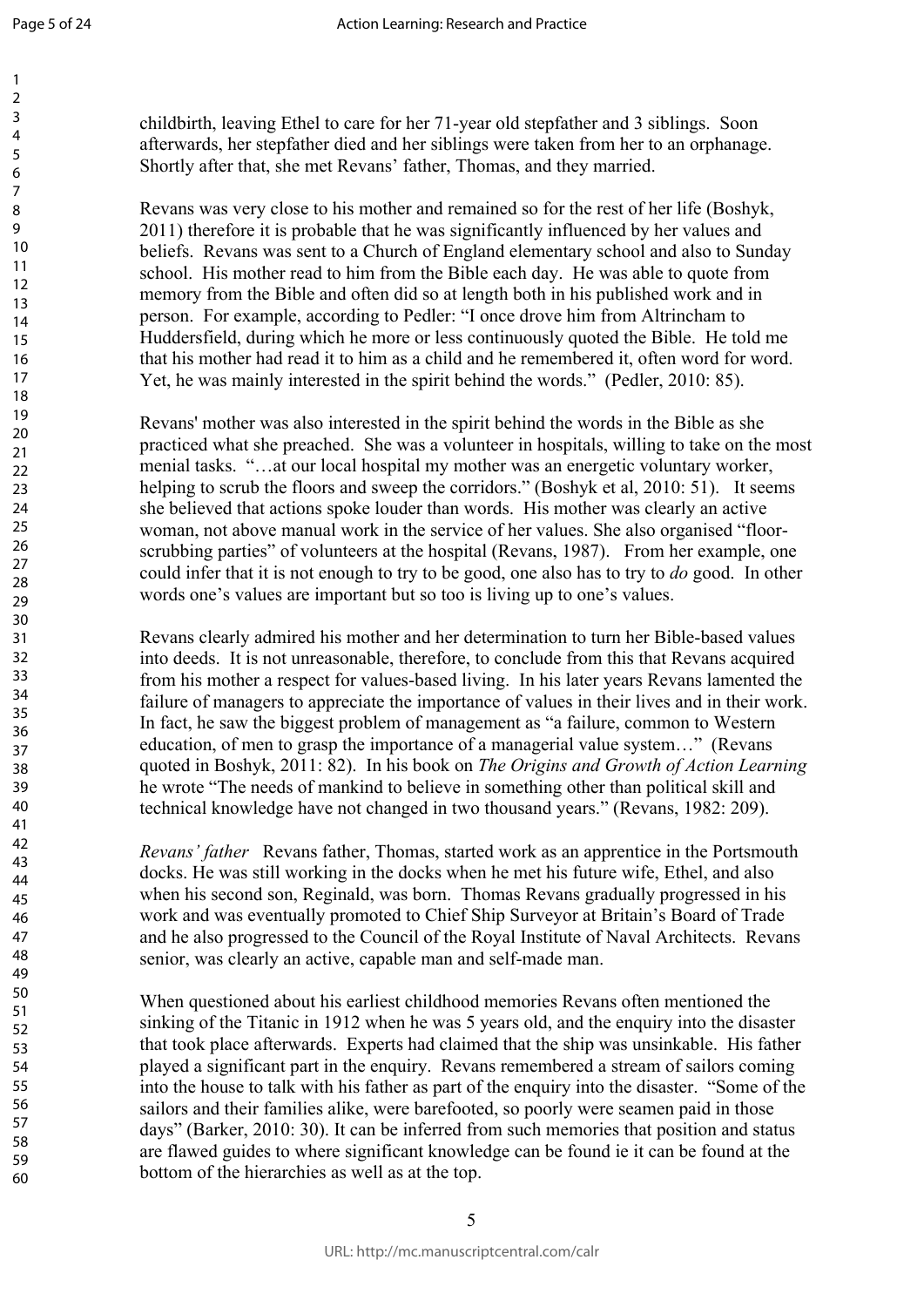As well as this enquiry in Britain there was also an American enquiry that was led by a different set of experts. When the reports were published the two sets of experts reached different conclusions. This discrepancy raises doubts about the value of experts as a source of authoritative knowledge. As, of course, did the 'knowledge' of experts that the Titanic was unsinkable. Action learning can be viewed as an antidote to the limitations of knowledge based on expert opinion and authority

Revans discussed the Titanic disaster with his father. A favourite anecdote of Revans was of the time when, as a teenager, he asked his father what he had learned from the Titanic affair. His father reflected for several days and then replied that he had learned the difference between cleverness and wisdom. The distinction between cleverness and wisdom remained important to Revans and he continued to refer to it in his later years (Revans, 1988, Barker, 1998). It was important to him that action learning should offer an opportunity for the learner to acquire wisdom as well as knowledge of an organisation and how to tackle its problems.

For vectness and *machini*. The unitation forevect the continued important to Revans and he continued to refer to it if Barker, 1998). It was important to him that action lear the learner to acquire wisdom as well as knowl What did Revans think and feel about his father? The best evidence that we have on this is provided by the obituary that Reg Revans wrote about his father for the Royal Institute of Naval Architects in 1937. When a person writes an obituary for another person it is reasonable to suppose that they focus on those aspects which they admire, respect and regard as most worth remembering. In the obituary, Reg wrote that his father valued knowledge for its practical consequences: "In the interpretation of theory, his outlook was predominately practical and his authority was always exercised in the direction of relating theories to practical considerations."

In his introduction to his chapter 'Action Learning and the Nature of Knowledge' in Revans (1982) he wrote that "Knowledge that cannot be used is not knowledge at all, …" (Revans, 1982: XI). The idea of the pursuit of knowledge 'for its own sake' cut little ice with the father and his son. It is not difficult to believe that action learning is underpinned by the philosophy of pragmatism, certainly that is where the epistemology of action learning seems to be located. It is not surprising that Revans admired the philosopher of pragmatism, John Dewey, and often quoted his words.

In the obituary for his father, Revans also shows respect for his father's technical knowledge and skills but expressed even greater admiration for his father's concern that technical capability should serve a larger purpose. He wrote of his father: "His outstanding characteristics were his ability to take broad views, his constant concern to keep purely technical considerations in their proper relation to wider issues, …"

The other 'outstanding characteristic' that Reg Revans saw in his father was his "profound belief that regulations – even those for which he had been largely responsible for framing – were made for man, and not man for the regulations." In other words, he saw institutions existing to serve human beings rather than human beings existing to serve institutions. It would seem then that the pragmatism referred to above was located within a humanistic context. Technical issues are significant but only within a wider humanistic framework. The ethos of action learning highlights the proximate goal of tackling some problem (or opportunity) but recognising its wider context(s). This resonates with the distinction he drew between cleverness and wisdom.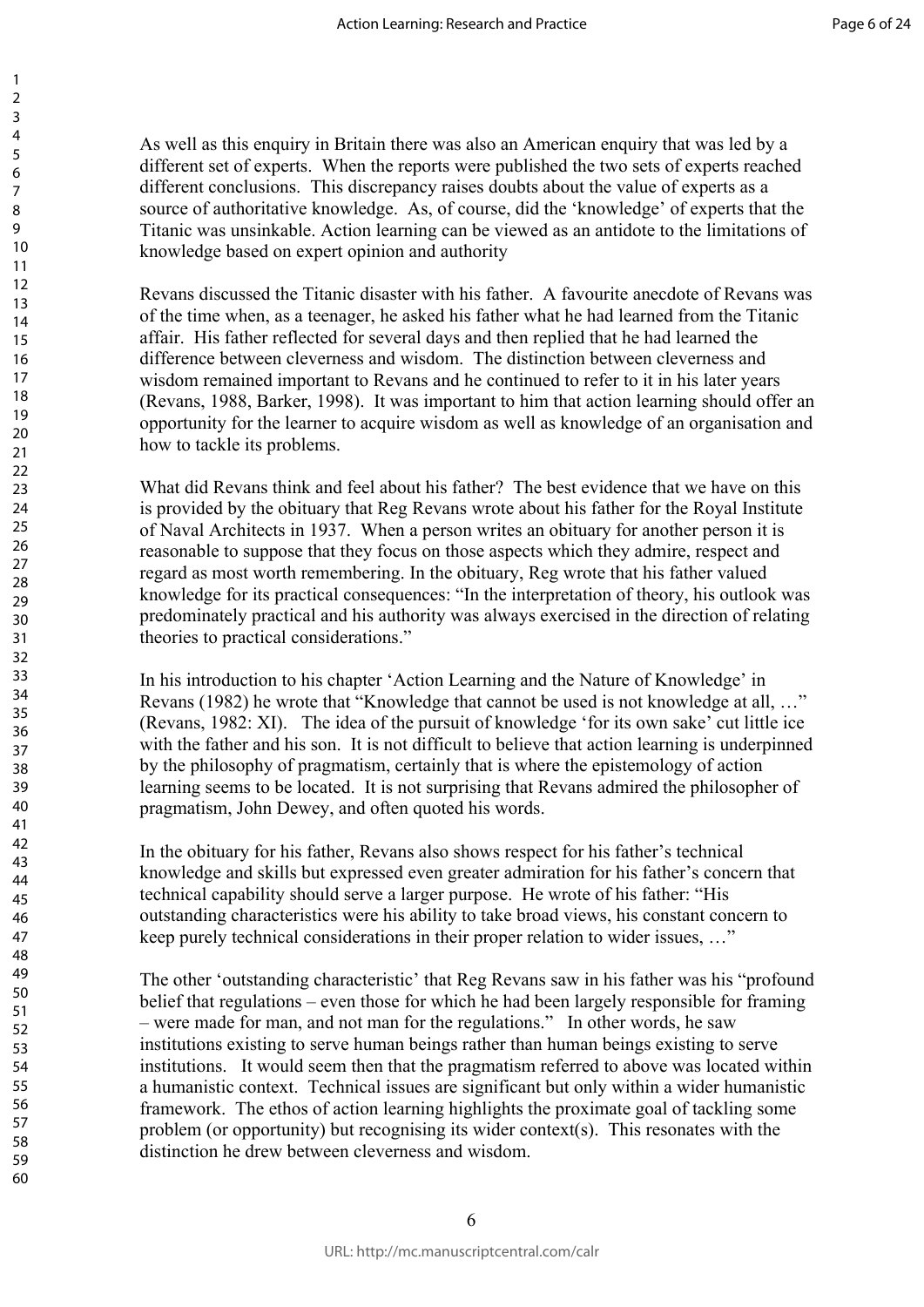$\mathbf{1}$  $\overline{2}$  $\overline{3}$  $\overline{4}$ 5 6  $\overline{7}$ 8 9

*Siblings* He had an older brother, Bert, who became an engineer in the Navy, an adopted sister, Mary, who became a nurse and a younger brother, John, who became a doctor (Revans, 1987; BMJ, 1988). His family were thus inclined towards hands-on occupations in which tackling practical problems played an important part.

In Britain in the early 20<sup>th</sup> century, the distinction between non-manual employment and manual employment was much clearer than it is now. The upper reaches of the society were, for the most part, made up of those who did not do manual work. The lower divisions of the social hierarchy were made up, for the most part, of those who worked with their hands. Their work was manual i.e. hands-on. That Revans's siblings (and mother) chose occupations that involved hands-on work suggests strongly that the separation between headwork and handwork was not respected in Revans' household. This is a potential source of Revans' later recognition of the value of first-hand knowledge because hands-on experience is, for the most part, the source of first-hand knowledge.

| knowledge.                                                                                     | This is a potential source of Revans' later recognition of the value of first-hand<br>knowledge because hands-on experience is, for the most part, the source of first-hand<br>Tables 1 and 2 summarise the values and guiding beliefs of action learning that can be                                                                                                                          |                                                                                                                                           |
|------------------------------------------------------------------------------------------------|------------------------------------------------------------------------------------------------------------------------------------------------------------------------------------------------------------------------------------------------------------------------------------------------------------------------------------------------------------------------------------------------|-------------------------------------------------------------------------------------------------------------------------------------------|
| distilled from the early life of Reg Revans.<br><i>Values</i><br><b>Action learning places</b> | Table 1: Which values of action learning are discernable within the early family life of Reg Reva<br><b>Illustration of the values</b><br>within Revans later life and                                                                                                                                                                                                                         | <b>Examples within Revans early</b><br><i>life</i>                                                                                        |
| positive value on:                                                                             | writings                                                                                                                                                                                                                                                                                                                                                                                       |                                                                                                                                           |
| Prosocial action                                                                               | In the ABC of Action<br>Learning, Revans (1983)<br>quotes the Buddha: "To do a<br>little good is better than to<br>write difficult books."<br>(Revans, 1983: 6)                                                                                                                                                                                                                                | He observed his mother's<br>volunteering in hospitals,<br>including organising<br>'cleaning parties'                                      |
| Values-based behaviour                                                                         | In the <i>ABC</i> of <i>Action</i><br>Learning, Revans (1983)<br>quotes Shaw: "It is not<br>enough to know what is<br>good; you must also be able<br>to do it." (Revans, 1983: 6)                                                                                                                                                                                                              | This can be illustrated by his<br>mother's example in<br>volunteering for cleaning<br>duties in local hospitals.                          |
| Deeds valued more than<br>words                                                                | In the ABC of Action<br>Learning, Revans (1983)<br>writes: "there is an<br>observable difference<br>between consulting past<br>reports of the Olympic<br>Games to decide that one<br>may need to clear two metres<br>forty to win the next high<br>jump, on the one hand, and,<br>on the other actually sailing<br>over that height before the<br>crowd in the stadium".<br>(Revans, 1983: 13) | He observed that his mother<br>acted on the values she<br>espoused through her actions<br>as a volunteer, cleaning in<br>local hospitals. |
| Humanism                                                                                       | In the obituary of his father,                                                                                                                                                                                                                                                                                                                                                                 | Revans father provided a                                                                                                                  |

Table 1: Which *values* of action learning are discernable within the early family life of Reg Revans?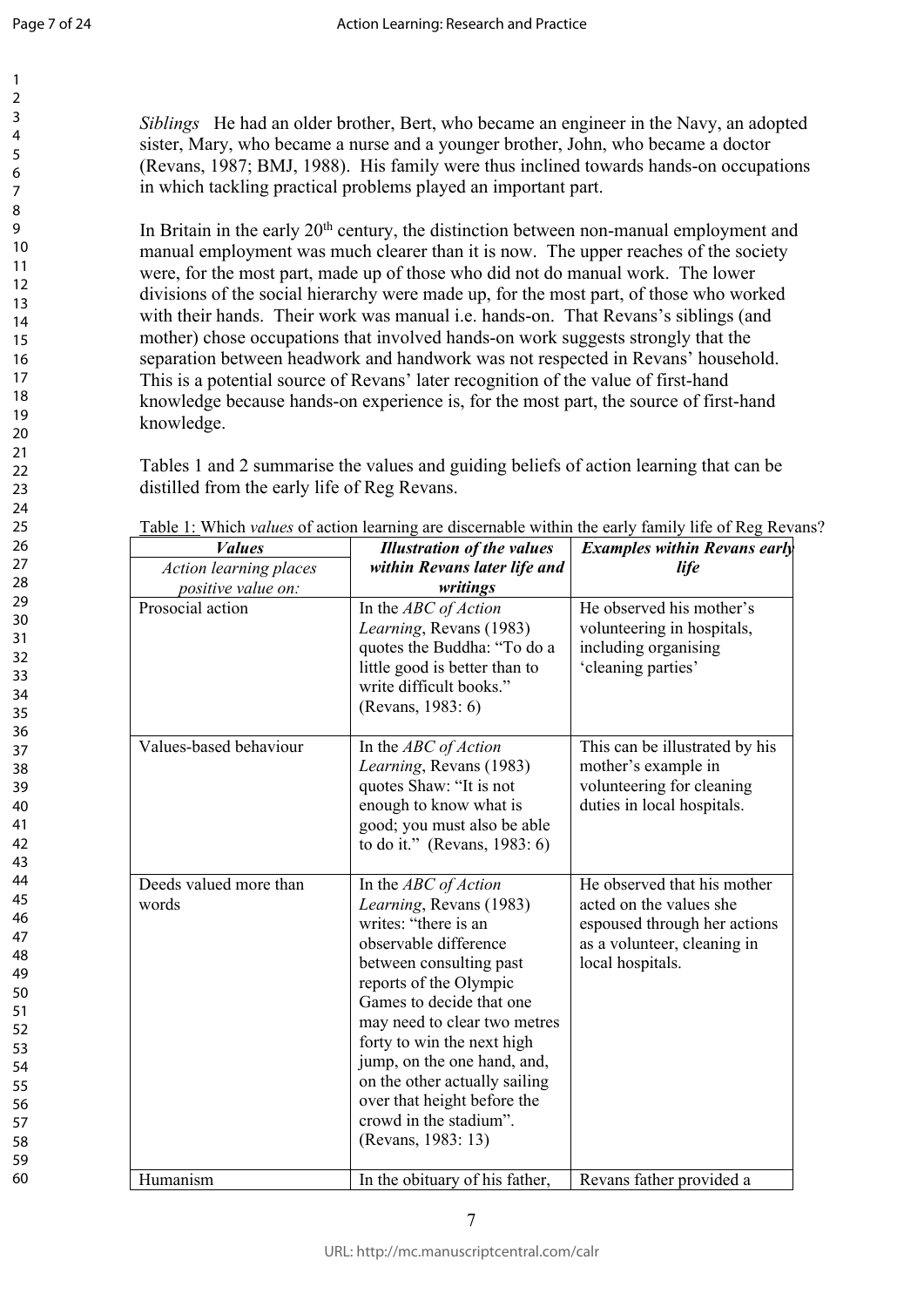|                      | Reg Revans wrote that one of<br>his father's outstanding<br>characteristics was his<br>father's "profound belief that<br>regulations – even those for<br>which he had been largely<br>responsible for framing -<br>were made for man, and not<br>man for the regulations." | good example of someone<br>with a humanistic approach<br>to life including work.                                                            |
|----------------------|----------------------------------------------------------------------------------------------------------------------------------------------------------------------------------------------------------------------------------------------------------------------------|---------------------------------------------------------------------------------------------------------------------------------------------|
| Useful knowledge     | In the ABC of Action<br>Learning, Revans (1983)<br>quotes John MacMurray:<br>"All meaningful knowledge<br>is for the sake of action,"<br>(Revans, 1983: 6)                                                                                                                 | Revans applauded the fact<br>that his father valued<br>knowledge for its use-value<br>(see obituary of Thomas<br>Revans)                    |
| First-hand knowledge | Revans' proposal for a staff<br>college in the mining<br>industry where miners could<br>learn from each other by<br>sharing their first-hand<br>knowledge.                                                                                                                 | He was impressed that his<br>father took evidence from<br>sailors with first-hand<br>knowledge for the enquiry<br>into the Titanic disaster |
| Hands-on experience  | Action learning adopted a<br>experiential approach to the<br>acquisition of knowledge                                                                                                                                                                                      | The examples of his siblings<br>choosing hands-on<br>occupations of engineer nurse<br>and doctor respectively.                              |
|                      |                                                                                                                                                                                                                                                                            |                                                                                                                                             |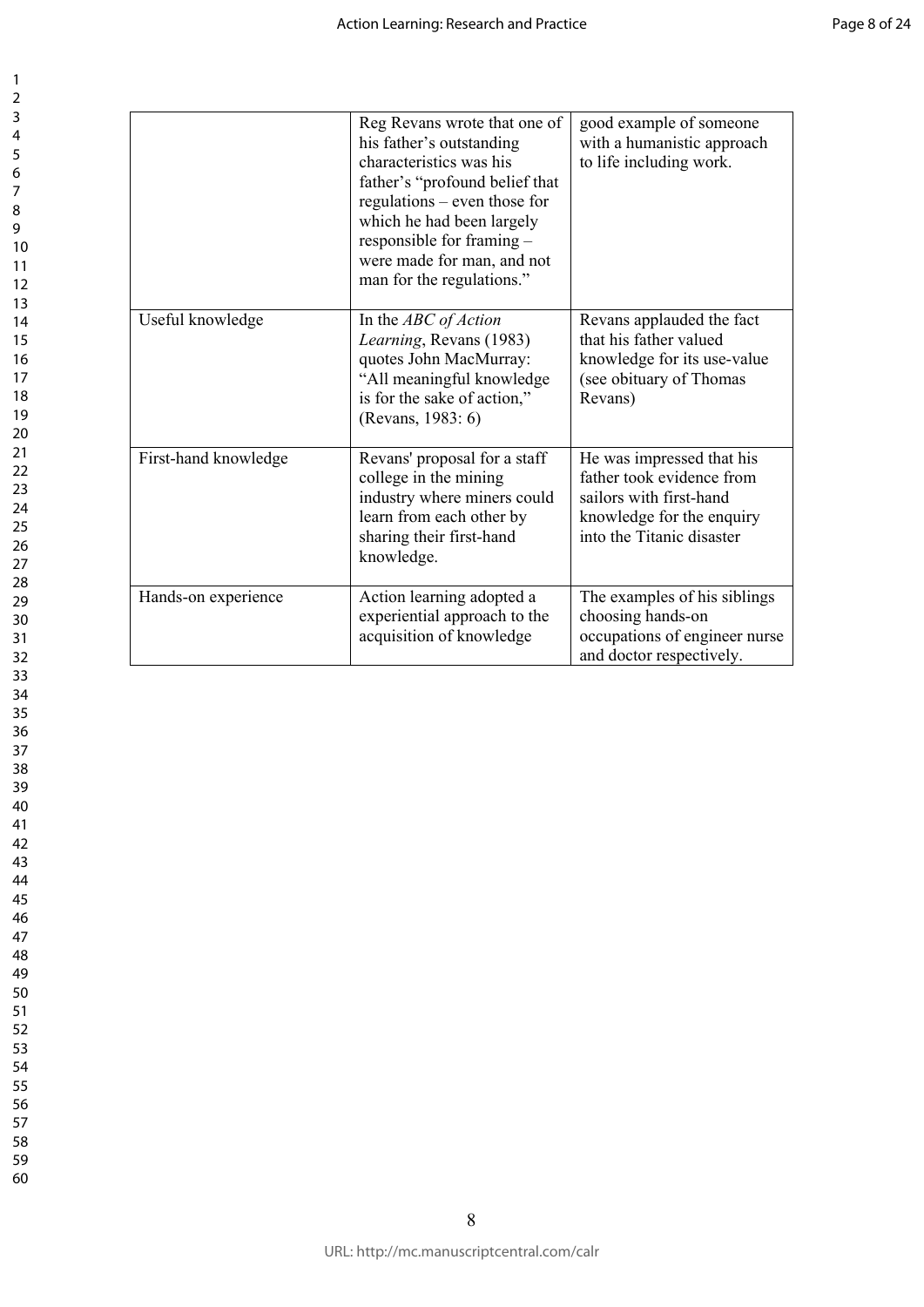$\mathbf{1}$ 

| 1                                         |  |
|-------------------------------------------|--|
| $\overline{\mathbf{c}}$                   |  |
| 3                                         |  |
| 4                                         |  |
| 5                                         |  |
| 6                                         |  |
|                                           |  |
| 8                                         |  |
| 9                                         |  |
| 10                                        |  |
|                                           |  |
| 11                                        |  |
| 1<br>$\overline{2}$                       |  |
| $\overline{13}$                           |  |
| $\overline{14}$                           |  |
| 15                                        |  |
| 16                                        |  |
| 17                                        |  |
| 18                                        |  |
| 19                                        |  |
| 20                                        |  |
| $\overline{21}$                           |  |
| Ź.<br>$\overline{2}$                      |  |
| $^{23}$                                   |  |
| $\frac{24}{5}$                            |  |
| 25                                        |  |
| 26                                        |  |
|                                           |  |
| 27                                        |  |
| 28                                        |  |
| 29                                        |  |
| 30                                        |  |
| $\overline{31}$                           |  |
| $\overline{\mathbf{3}}$<br>$\overline{2}$ |  |
| 33                                        |  |
| 34                                        |  |
| 35                                        |  |
| 36                                        |  |
| 37                                        |  |
| 88                                        |  |
| 39                                        |  |
| 40                                        |  |
| 41                                        |  |
|                                           |  |
| 4.<br>,                                   |  |
| $\overline{4}$<br>ξ                       |  |
| 44                                        |  |
| 45                                        |  |
| 46                                        |  |
| 47                                        |  |
| 48                                        |  |
| 49                                        |  |
| 50                                        |  |
| 51                                        |  |
| 5.<br>$\overline{2}$                      |  |
| 5:<br>ξ                                   |  |
| 54                                        |  |
| 55                                        |  |
| 56                                        |  |
|                                           |  |
| 57                                        |  |
| 58                                        |  |
| 59                                        |  |
| 60                                        |  |

| <b>Guiding Beliefs</b>                                                                                                                                                                   | <b>Illustration of the guiding beliefs</b><br>within Revans later life and<br>writings                                                                                                                                                                                                                                                                                                                     | <b>Examples within Revans early</b><br>family life                                                                                                                                                                                                                              |
|------------------------------------------------------------------------------------------------------------------------------------------------------------------------------------------|------------------------------------------------------------------------------------------------------------------------------------------------------------------------------------------------------------------------------------------------------------------------------------------------------------------------------------------------------------------------------------------------------------|---------------------------------------------------------------------------------------------------------------------------------------------------------------------------------------------------------------------------------------------------------------------------------|
| Action produces knowledge                                                                                                                                                                | In the ABC of Action Learning,<br>Revans quotes Sophocles: "One<br>must learn by doing the thing: for<br>though you think you know it you<br>have no certainty, until you try."<br>(Revans, 1983: 6.)<br>" responsible action is, in itself,<br>an effective learning process"<br>(Revans, 1983: 629.)<br>"There can be no learning without"<br>action, and no action with learning"<br>(Revans, 1983: 2.) | Revans was a very active young<br>person (with active parents) and<br>cannot have failed to notice,<br>therefore, that action results in<br>knowledge at least about the<br>situation(s) in which the action<br>takes place ( - partly through<br>what we now know as feedback) |
| There is a significant<br>difference between<br>'cleverness' and 'wisdom'                                                                                                                | As an old man, Reg Revans was<br>still telling people that this is what<br>his father learned from the Titanic<br>disaster enquiry which is evidence<br>that it was of continuing<br>significance to Revans himself.                                                                                                                                                                                       | This distinction, made by his<br>father as his main lesson from<br>the Titanic disaster, made a<br>lasting impact on Reg as a<br>young man.                                                                                                                                     |
| Significant knowledge can<br>be found at the bottom of<br>hierarchies as well as at the<br>top. Position and status are<br>not good guides to where<br>useful knowledge can be<br>found. | In his proposal for a staff college of<br>miners he advocated that miners<br>learn from each other rather than<br>from experts without first-hand<br>experience of mining and its<br>conditions.                                                                                                                                                                                                           | He observed that his father, who<br>he admired, took evidence from<br>lowly seamen during the enquiry<br>into the Titanic disaster.                                                                                                                                             |
| Actions and reflection on<br>actions can be a source of<br>self-knowledge                                                                                                                | "Action learning particularly<br>obliges subjects to become aware<br>of their own value systems, by<br>demanding that the real problems<br>tackled carry some risk of personal<br>failure." (Revans, 1983: 627.)<br>" in having to draw upon one's<br>commitment one is forced to<br>enquire into what one really<br>believes, as distinct from what one<br>may claim to believe." (Revans,<br>1983, 631.) | As a very active young person it<br>is reasonable to believe that he<br>observed that his own<br>experience produced gains in<br>self-knowledge.                                                                                                                                |
| The only genuine knowledge<br>is useful knowledge                                                                                                                                        | In his introduction to his chapter<br>'Action Learning and the Nature of<br>Knowledge' in Revans (1982) he<br>wrote uncompromisingly that<br>"Knowledge that cannot be used is<br>not knowledge at all,"," (Revans,<br>1982: XI)                                                                                                                                                                           | Revans father provided a good<br>example of someone who valued<br>knowledge for its practical<br>consequences and this impressed<br>him enough to record it in his<br>obituary of his father.                                                                                   |

Table 2: Which *beliefs* of action learning are discernable within the early family life of Reg Revans?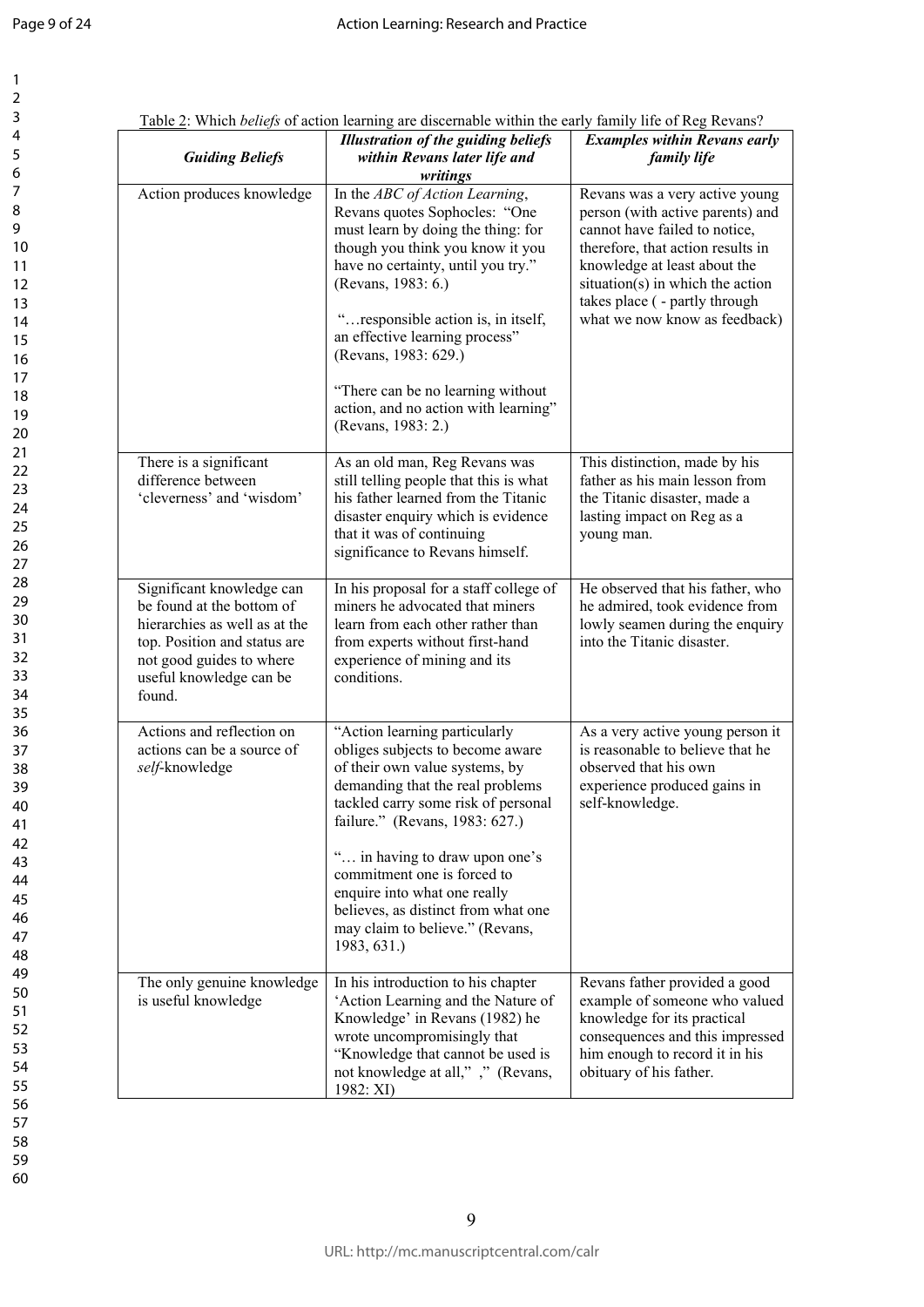| Context is an important<br>dimension of knowledge                                                                         | The 'fresh questions' prized by<br>action learning can often be found<br>in the relations between a problem<br>and its context.                                                                                       | In the obituary of his father, Reg<br>Revans wrote admiringly of his<br>father that one of his outstanding<br>characteristics was "his ability to<br>take broad views, his constant<br>concern to keep purely technical<br>considerations in their proper<br>relation to wider issues, " |
|---------------------------------------------------------------------------------------------------------------------------|-----------------------------------------------------------------------------------------------------------------------------------------------------------------------------------------------------------------------|------------------------------------------------------------------------------------------------------------------------------------------------------------------------------------------------------------------------------------------------------------------------------------------|
| Management education, and<br>Western education more<br>generally, pays insufficient<br>attention to the role of<br>values | In his later years Revans saw the<br>biggest problem of management as<br>"a failure, common to Western<br>education, of men to grasp the<br>importance of a managerial value<br>system" (Quoted in Boshyk,<br>2011:82 | He mother provided an example<br>of someone who was clear about<br>her values and was therefore<br>able to act on them.                                                                                                                                                                  |

#### *Discussion*

In the course of this paper so far, various issues have been raised that warrant further discussion. These include the nature of the ethos of action learning and its essential characteristics, the definition of action learning, the practical value of acquiring selfknowledge and the difference between cleverness and wisdom. In this section we address each of these issues.

### *Ethos of action learning*

For the importance of a managerial value<br>system..." (Quoted in Boshyk,<br>2011: 82)<br>The system of a managerial value<br>of the efficition of action learning, the practical value of<br>the definition of action learning, the practic It is sensible to distinguish between the ethos of action learning and the practice(s) of action learning for at least two reasons. First, there are now many forms and practices of action learning (Marsick et al, 1999, Pedler et al, 2005, Brook, et al, 2012)) but what makes them recognisable as action learning is that they all embody the same ethos i.e. the ethos of action learning. Second, it is the ethos of action learning that breathes life into the practice of action learning. That is why we have focused on the ethos of action learning in this paper.

In so doing, however, we discovered that the term 'ethos' is less well-defined than we had previously thought; sometimes it is used metaphysically, even mystically, as the *spirit* of something and other times it is used to mean a collection of elements including attitudes, beliefs, values, dispositions, special characteristics etc. So we started this enquiry by seeking a clearer conception of what is meant by the term 'ethos'. We looked at the changing use of ethos from its roots in antiquity to contemporary usage.

*Origin of the word 'ethos'* In ancient Greece 'ethos' derived from the term for 'habitat', giving it the same root as 'habit' which is a reflection of character. In ancient Greece also, 'ethos' came to be used in slightly more specialised senses in different fields. For example, in Greek drama 'ethos' referred to the inherent character of the individual played by an actor and in Greek rhetoric it was one of three modes of persuasion, the others being 'logic' and 'pathos'. Ethos persuaded through virtue and wisdom and moral competence. The word 'ethics' has the same Greek root as ethos, which helps to explain why there is an ethical aspect to the term 'ethos'.

 $\mathbf{1}$  $\overline{2}$  $\overline{3}$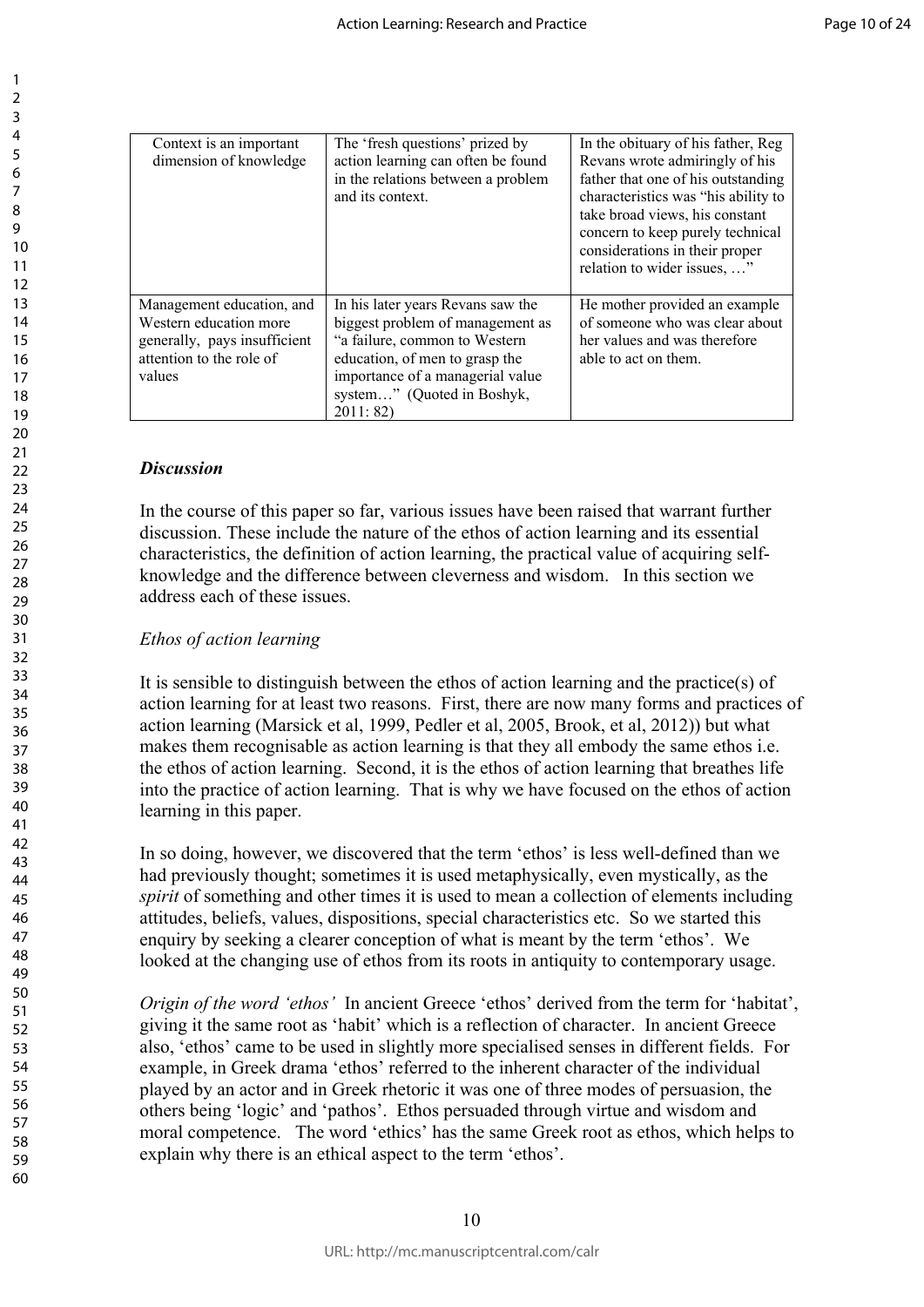*Recovered usage* The modern usage of 'ethos' seems to date from the middle of the 19<sup>th</sup> century (1851) when it was revived by Palgrave as 'moral character, nature, disposition, habit, custom<sup>'1</sup>. Since the mid-19<sup>th</sup> century it has been employed in different disciplinary contexts and different fields have developed their own particular more nuanced usage of the term. Thus, for example, in sociology it can refer to the 'fundamental spiritual characteristics of a culture'; in art it can refer to the 'inherent quality of a work which produces, or is fitted to produce, a high moral impression, noble, dignified and universal'.

*Current usage* We reviewed a range of current dictionary definitions and concluded that today ethos most commonly refers to the essential character resulting from the guiding beliefs and ideals or values that underpin that character. In more colloquial parlance, to understand the ethos of something is to recognise where 'it's coming from'. In order to understand where something is coming from, it is necessary to know the guiding beliefs and core values it embodies and it is helpful to know its history i.e. where it has been.

In summary, after reviewing the meaning of 'ethos', past and present, we concluded that the guiding beliefs and values are the essential characteristics of action learning. That is why our focus in this paper is on the guiding beliefs and values of action learning.

eres or solineling to the selection of the selection of the selection<br>of the semeling is coming from, it is necessary to know the set of the reviewing the meaning of 'ethos', past and present, tiefs and values are the esse The terms 'beliefs' and 'values' need to be differentiated as they are sometimes used in ways that overlap their meanings. To 'believe in something' can mean to attach value to it, which clearly overlaps the meaning of 'value'. To avoid this overlap, in this paper we use 'believe' to refer to statements of propositional knowledge i.e. to believe that something is true. The distinction is between the terms 'belief in' and 'belief that'. We confine ourselves to the latter usage. In other words, we are restricting ourselves to the cognitive domain of belief.

By contrast, when we use the term 'values' we refer to that which is valued, supported and approved. So when we refer to the values of action learning we are referring to that to which most of the action learning community attach value.

### *Defining action learning*

The action learning community seems to be split on the issue of whether or not Revans provided an authoritative definition of action learning. On the one hand there are those like Pedler and Abbott (2013) who assert that he did not but only defined it in terms of what it is not (Revans, 1983). On the other hand, there are those like Botham who assert that he did (Botham et al, 2010).

The action learning community also seems split on a related question of whether there *should* be a clear definition of action learning. It is easy to assemble a case for both sides. Here are three reasons why it would be good to have a clear and authoritative definition of action learning:

*1.* The absence of a clear and authoritative definition can lead to all sorts of odd practices in the name of action learning. Thus, for example, Cunningham argues for an unambiguous definition of action learning on the grounds that *"If any tired old course puts a bit of project work in it and calls itself 'action learning',* 

<sup>1</sup> According the Merriam-Webster dictionary the first known use in modern times was in 1842 but no further details are given.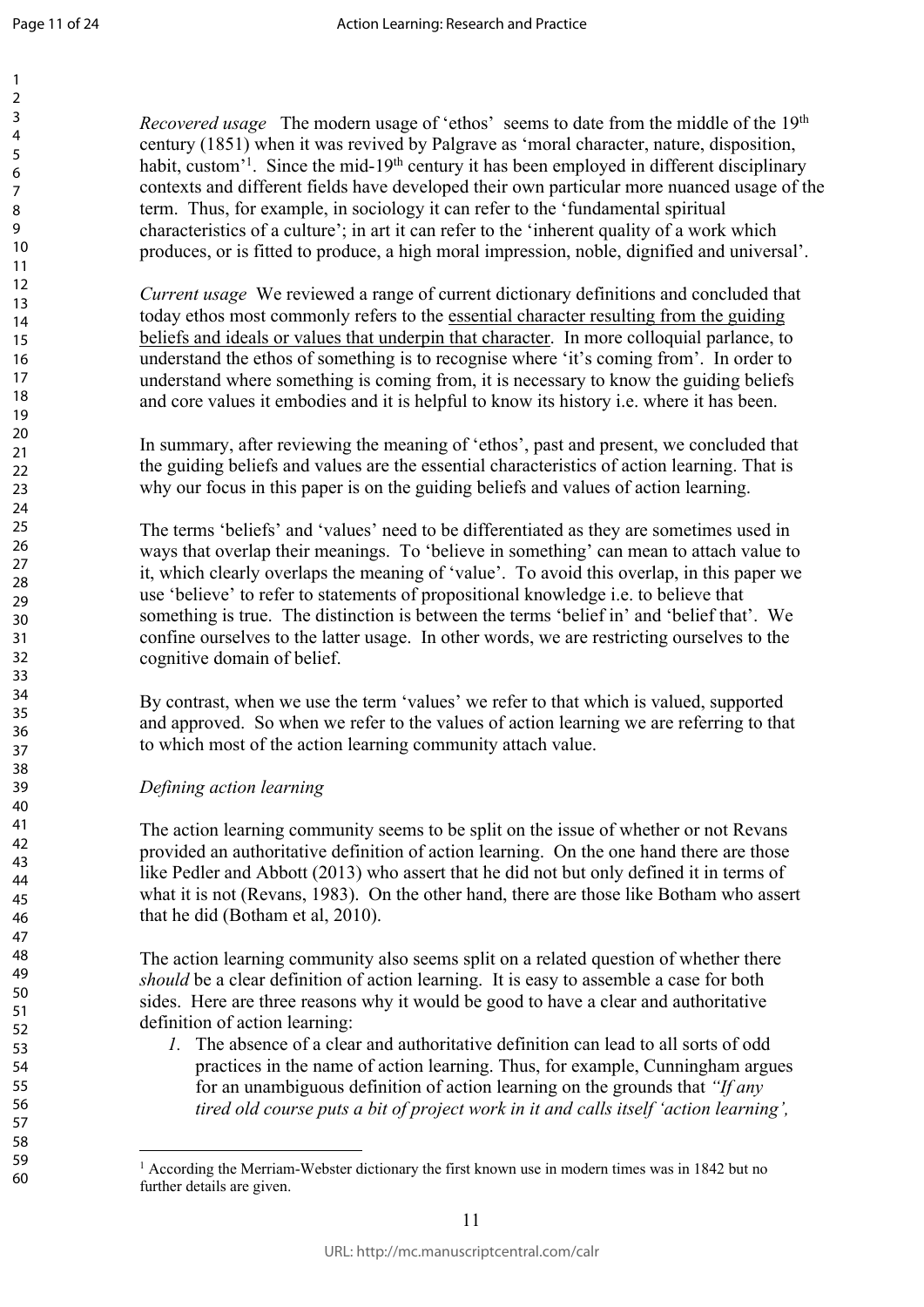*and if we don't challenge this, we are colluding with unacceptable practice." (Cunningham, 1996: 42.)* 

- 2. The absence of a clear definition of action learning makes it less accessible to people who are new to action learning and that may have slowed its growth.
- 3. Its lack of a clear definition has protected action learning from critical scrutiny and that has (1) increased power in the action learning community within the hands of the action learning cognoscenti, who are, ironically, the authorities in this field, (2) impeded research into action learning and (3) thereby obstructed its development and improvement.

And here are three reasons why a clear and authoritative definition would be bad for action learning:

- *1.* It reduces the likelihood that action learning could end up as just another fashionable management development fad and suffer the destiny of other management fads. One has only to look at fate of quality circles, not entirely unrelated to action learning, to appreciate that this concern is not fanciful.
- *2.* It privileges expert authority, knowledge drawn from the past and downgrades first-hand experience. This is not what action learning stands for; in fact, it is precisely what action learning stands against.
- is the likelihood that action learning could end up as juable management development fad and suffer the destiment fads. One has only to look at fate of quality circled to action learning, to appreciate that this concern is *3.* Such a definition of action learning is likely to be limiting in terms of experimentation and the consequent emergence of new forms of action learning. Thus, for example, Easterby-Smith responded to Cunningham's statement above with the following: "The labels we use are based on agreed meanings; they are always subject to challenge and redefinition. No-one has the right to impose meaning on others – this is a liberal and relativist position that I hold with some passion! Attempts to restrict the usage of terms such as self-managed learning and action learning are dangerous because they inhibit experimentation and learning; they privilege the ideas of the past and downgrade experience." (Easterby-Smith, 1996)

Those who assert that Revans did not provide a clear and authoritative definition of action learning tend to be members of the group of people believe that this is a good thing. Pedler, for example, believes that the Revans did not provide an authoritative definition of action learning and approves of that. "What action learning is in practice is not to be limited. The very idea requires that it be continually re-inventing itself; each application a new accomplishment, a fresh performance. This generative element continues to vivify the concept." (Pedler, 1997: 54)

Another question on which there has been dissention within the action learning community is whether action learning is a 'practice' or an 'ethos'. The former position is basically that without the practice of action learning there is no action learning and hence the practice of action learning is therefore of its essence. The latter position is that the practice of action learning is only the outward manifestation of something deeper, that there can be different forms and practices of action learning depending on its context but the deeper meaning of action learning, its ethos, is constant.

In this paper we have argued that action learning is both a practice *and* an ethos. We have argued that there can be variations in the practice of action learning at any time and they can change over time. However, it is also true that there is an ethos of action learning and we have tried to make the concept of the ethos of action learning more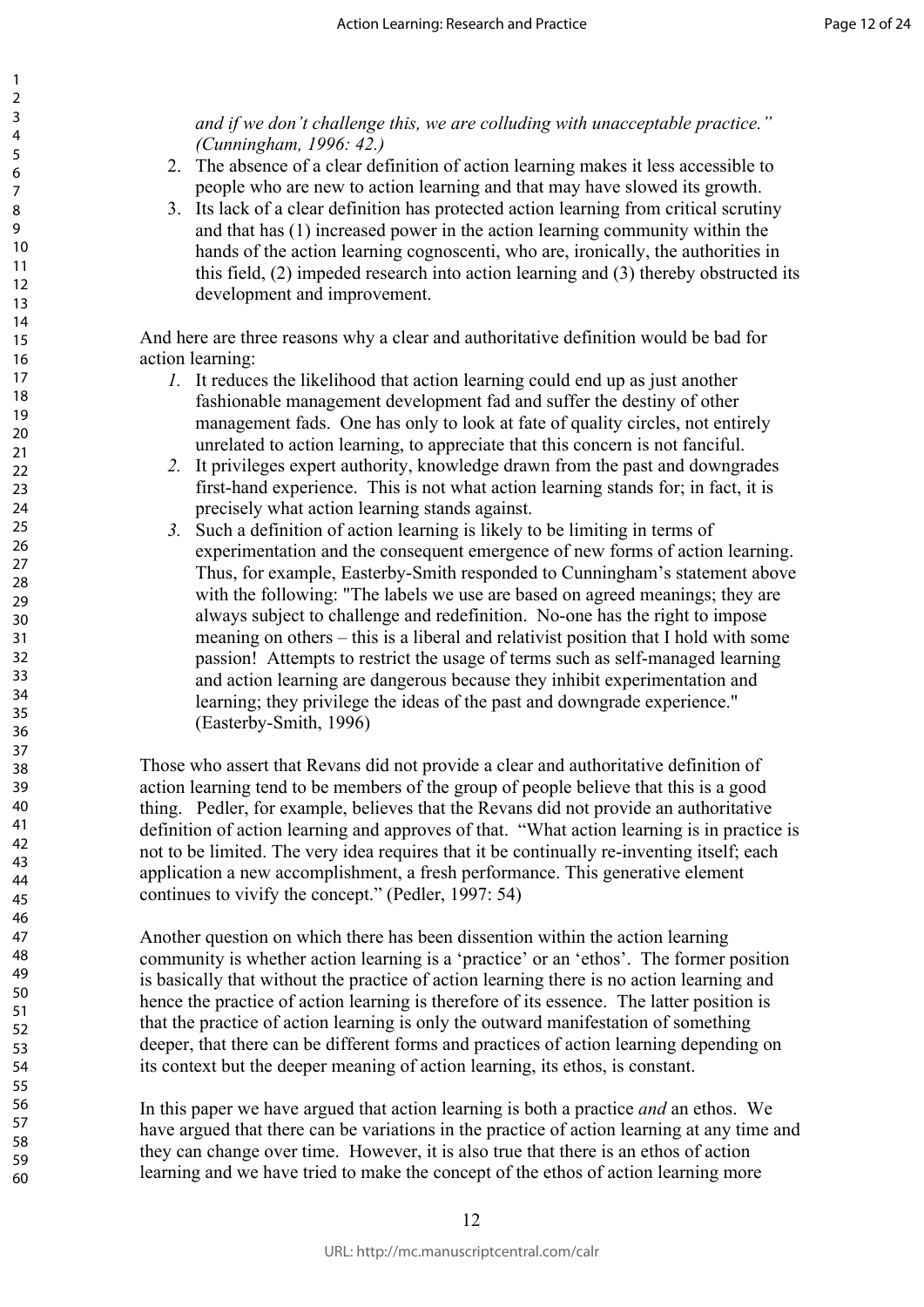$\mathbf{1}$  $\overline{2}$  $\overline{3}$  $\overline{4}$ 5 6  $\overline{7}$ 8  $\mathsf{o}$ 

tangible by operationalising it in terms of its guiding beliefs and values. We have sought to identify those specific beliefs and values that are detectable in the early family life of Reg Revans as the originator of action learning.

The implication of this position for the debate on the definition of action learning is that Revans did not provide a definition of the *practice* of action learning, which is variable and context-dependent. Moreover, it is undesirable to try to provide a clear and authoritative definition of the *practice* of action learning as that would stifle its development. However, it is possible to clarify what is meant by action learning's ethos, by carefully identifying its guiding beliefs and values.

are stated as useful and providing a clear account of a solid the responsibility of providing a clear account of o clarify it. That is what we have sought to do in this perfinition of the ethos of action learning in terms Those who see the ethos of action learning as being separate from the practice of action learning cannot avoid the responsibility of providing a clear account of that ethos or, at least, seeking to clarify it. That is what we have sought to do in this paper. We have argued for the definition of the ethos of action learning in terms its guiding beliefs and values and that means we need to help identify those beliefs and values. We see this paper as a contribution to that task and that Tables 1 and 2 which summarise the values and guiding beliefs of action learning that can be distilled from the early life of Reg Revans, provide a checklist of guiding beliefs and values that comprise part of the ethos of action learning that new forms and practices can be tested against.

## *What's the practical use of self-knowledge?*

Revans held a pragmatic and utilitarian conception of knowledge. For him, the only genuine knowledge was useful knowledge. He also placed considerable value on *self*knowledge, and saw action learning as a way of acquiring it. From this, we can infer that he saw self-knowledge as useful and instrumental.

Of what use is self-knowledge from a pragmatic and utilitarian perspective? We can think of three ways that the acquisition confers *practical* value. First, we are each the instruments of our agency in this world, so the more we know about that instrument the more effective we can be in the world. The more we are aware of our strengths, our weaknesses and our values the greater the likelihood of realising what we value and adding value to the world. In this context, it is notable that Revans quoted from John MacMurray's *The Self as Agent* (1957) in the *ABC of Action Learning* .

Second, as a trained scientist it would have been particularly clear to Revans that knowledge is power (Henry, 2017). This became increasingly apparent during the course of the 20th century, especially during the two world wars. Greater knowledge of the self therefore gives greater power over the self. It supports self-regulation.

Third, the most useful knowledge is knowledge that is transferable from the context in which it was acquired to other contexts of a person's life. From this perspective, selfknowledge is the most transferable knowledge of all. Additional self-knowledge is useful to action learning participants as leaders or managers (or in any form of professional employment), in their other roles as (parent, partner, citizen and so on) and, most generally, as a human being.

Some people may believe that we have already have access to self-knowledge though introspection, self-observation etc. Social psychologists disagree. *Strangers to*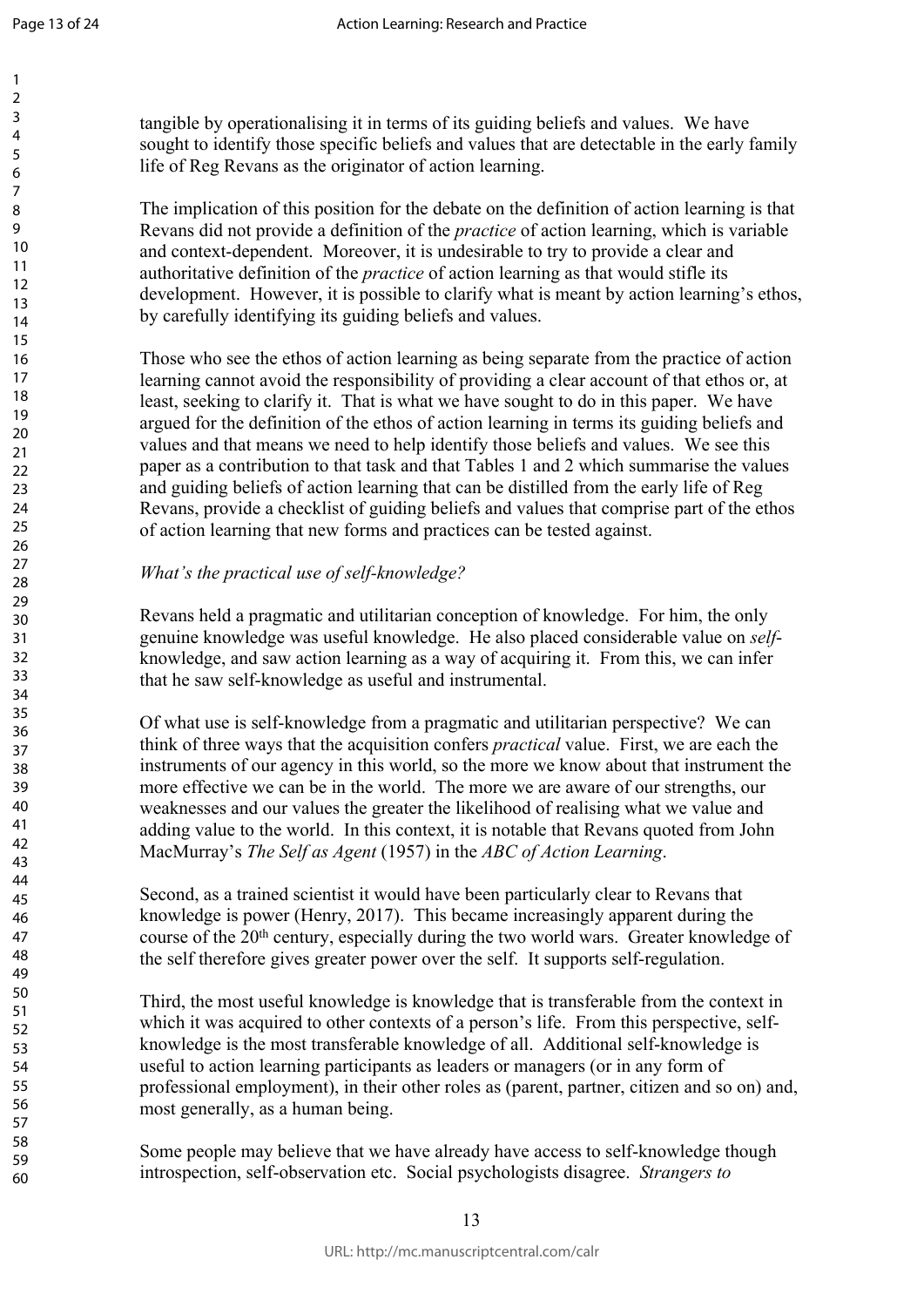*Ourselves* by Tim Wilson (2004) lays out the evidence. By taking on the challenge of tackling a problem that is significant, risky and difficult, an action learning participant has the means of gaining knowledge about their own strengths, weaknesses, values and beliefs.

#### *Cleverness and wisdom*

When Revans asked his father what he had learned from the Titanic disaster and enquiry his father reflected for several days and then replied that he had learned the difference between cleverness and wisdom. This reply was so significant to Revans that he continued to recount it in his later years (Revans, 1988, 1994). This raises questions about what Revans found so significant about the difference between cleverness and wisdom and how that could have influenced action learning as it developed decades **later** 

Revans was clear to differentiate puzzles from problems as the basis for participation in action learning. To solve a difficult puzzle may require much cleverness but need not require much wisdom. By contrast, tackling the sort of problems, often 'wicked' problems, that work best for action learning often require more wisdom than cleverness.

The state of the published and solid and solid and solid and solid have influenced action learning as it devel<br>and to differentiate puzzles from problems as the basis for To solve a difficult puzzle may require much elever According to dictionaries, cleverness refers to intelligence, quickness and mental agility. It can also refer to manual dexterity. And synonyms for 'clever' include ingenious, quick-witted, smart and adroit. By contrast, wisdom refers to discernment and judgement of what is true or right. It can also refer to experience and knowledge together with the power to apply them critically or practically and with common sense. Synonyms for wisdom include judgement, prudence, sagacity and understanding.

Wisdom is both wider and deeper than cleverness. It is wider because it takes into account the context(s) of a problem and its broader consequences. It is deeper because it takes into account the values of the person with the problem. Cleverness need not engage a person's core values but that is unlikely to be true of wisdom. So wisdom involves insight as well as intelligence.

Tackling the sort of problem that engages one's values is likely to produce knowledge about those values, even if it is only greater clarity about what those values are. Wisdom answers 'why' questions as well as 'how' questions. Tackling an issue that requires only cleverness may require no recognition of one's values.

There is also a significant ethical dimension of wisdom that is absent from cleverness. Wisdom is associated with right living i.e. doing the right thing. It is a contradiction to describe an action that is unethical or immoral as a wise action. Perhaps this is why wisdom has spiritual connotations which makes it of much more interest to many religions than cleverness which, by contrast, may be cunning, scheming or smart.

Finally, a clever solution may not necessarily be a practical solution. A solution to a problem might be clever in a theoretical or technical sense but not necessarily applicable to the real world. By contrast, wisdom, never loses contact with the real world or common sense.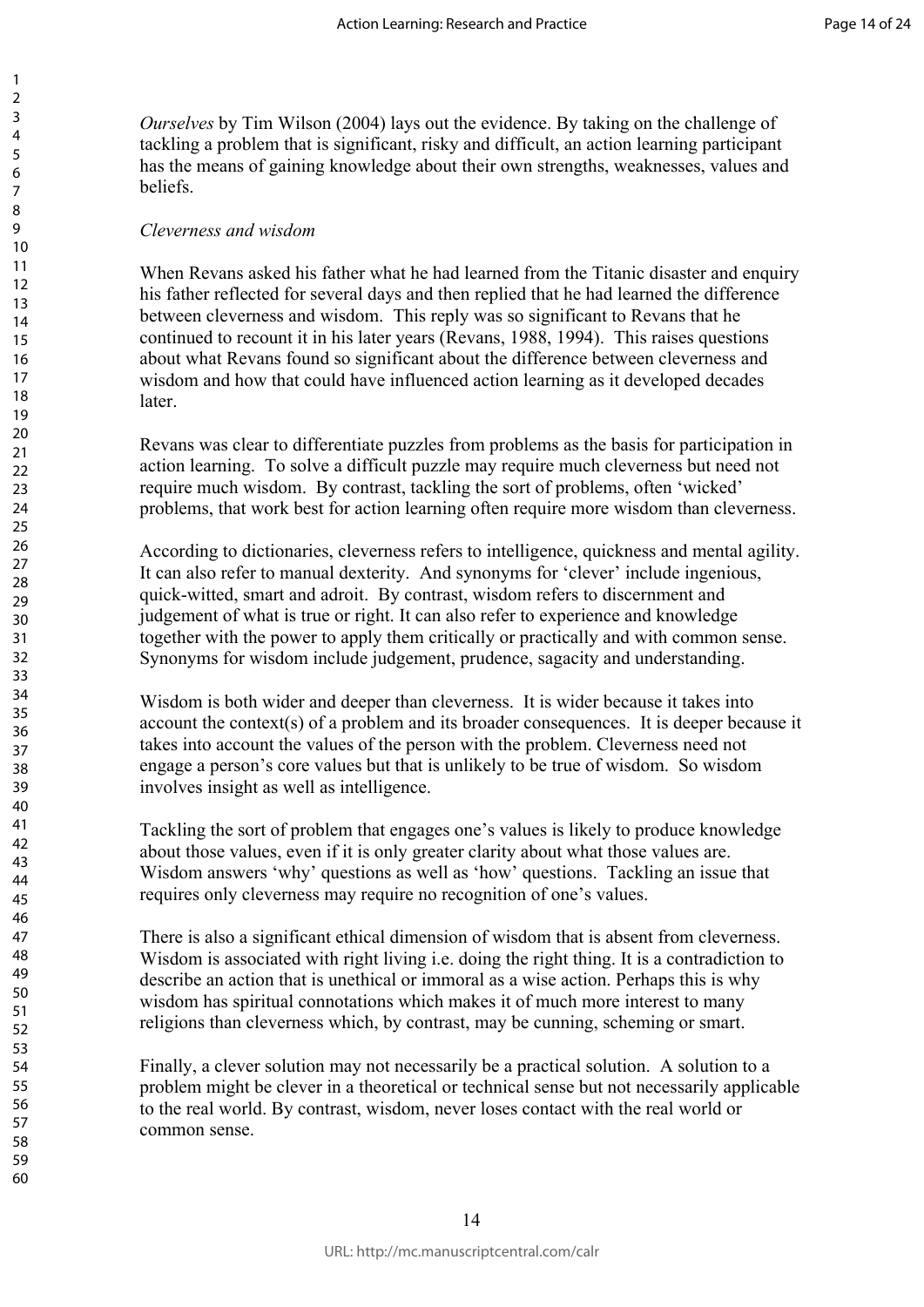$\mathbf{1}$  $\overline{2}$  $\overline{3}$  $\overline{4}$ 5 6  $\overline{7}$ 8  $\mathsf q$ 

By insisting that participants in action learning tackle problems rather than puzzles Revans raised the likelihood that they would gain wisdom and self-knowledge as well as knowledge about their work and their organisations.

## *Conclusion*

In this paper we have searched the early family life of Reg Revans for values and guiding beliefs that found their way into action as it had emerged by the early 1980s. The following table summarises the results:

| <b>Guiding Beliefs</b>                  |
|-----------------------------------------|
|                                         |
|                                         |
| Action produces knowledge               |
| There is a significant difference       |
| between 'cleverness' and 'wisdom'       |
| Significant knowledge can be found      |
| at the bottom of hierarchies as well as |
| at the top. Position and status are not |
| good guides to where useful             |
| knowledge can be found.                 |
| Actions and reflection on actions can   |
| be a source of <i>self</i> -knowledge   |
| The only genuine knowledge is           |
| useful knowledge                        |
| Context is an important dimension of    |
| knowledge                               |
| Management education, and Western       |
| education more generally, pays          |
| insufficient attention to the role of   |
| values                                  |
|                                         |

| <b>Guiding Beliefs</b>                  |
|-----------------------------------------|
|                                         |
| Action produces knowledge               |
| There is a significant difference       |
| between 'cleverness' and 'wisdom'       |
| Significant knowledge can be found      |
| at the bottom of hierarchies as well as |
| at the top. Position and status are not |
| good guides to where useful             |
| knowledge can be found.                 |
| Actions and reflection on actions can   |
| be a source of <i>self</i> -knowledge   |
| The only genuine knowledge is           |
| useful knowledge                        |
| Context is an important dimension of    |
| knowledge                               |
| Management education, and Western       |
| education more generally, pays          |
| insufficient attention to the role of   |
| values                                  |

We have also reached the following conclusions. First, the rather woolly term 'ethos of action learning' can be given more precision by defining it in terms of guiding beliefs and values. Second, it is neither possible nor desirable to define the *practice* of action learning but it is both possible and desirable to define the ethos of action learning in terms of its guiding beliefs and values. Third, the acquisition of additional selfknowledge is useful, practical and, arguably, the most transferable of knowledge in terms of its practical consequences. Fourth, tackling puzzles may require much cleverness but not much wisdom whereas tackling more ill-defined and risky problems can produce greater wisdom.

What are the implications of all this? There are obvious implications for the debates on whether action learning is a practice or an ethos and on the definition of action learning. In addition, the findings and conclusions have implications for clarifying the meaning of the ethos of action learning. Certain guiding beliefs and values can be traced back to Revans' early family life. These are the ones with the deepest roots so they are likely to be of particular value in testing the claims of new practices to be called action learning.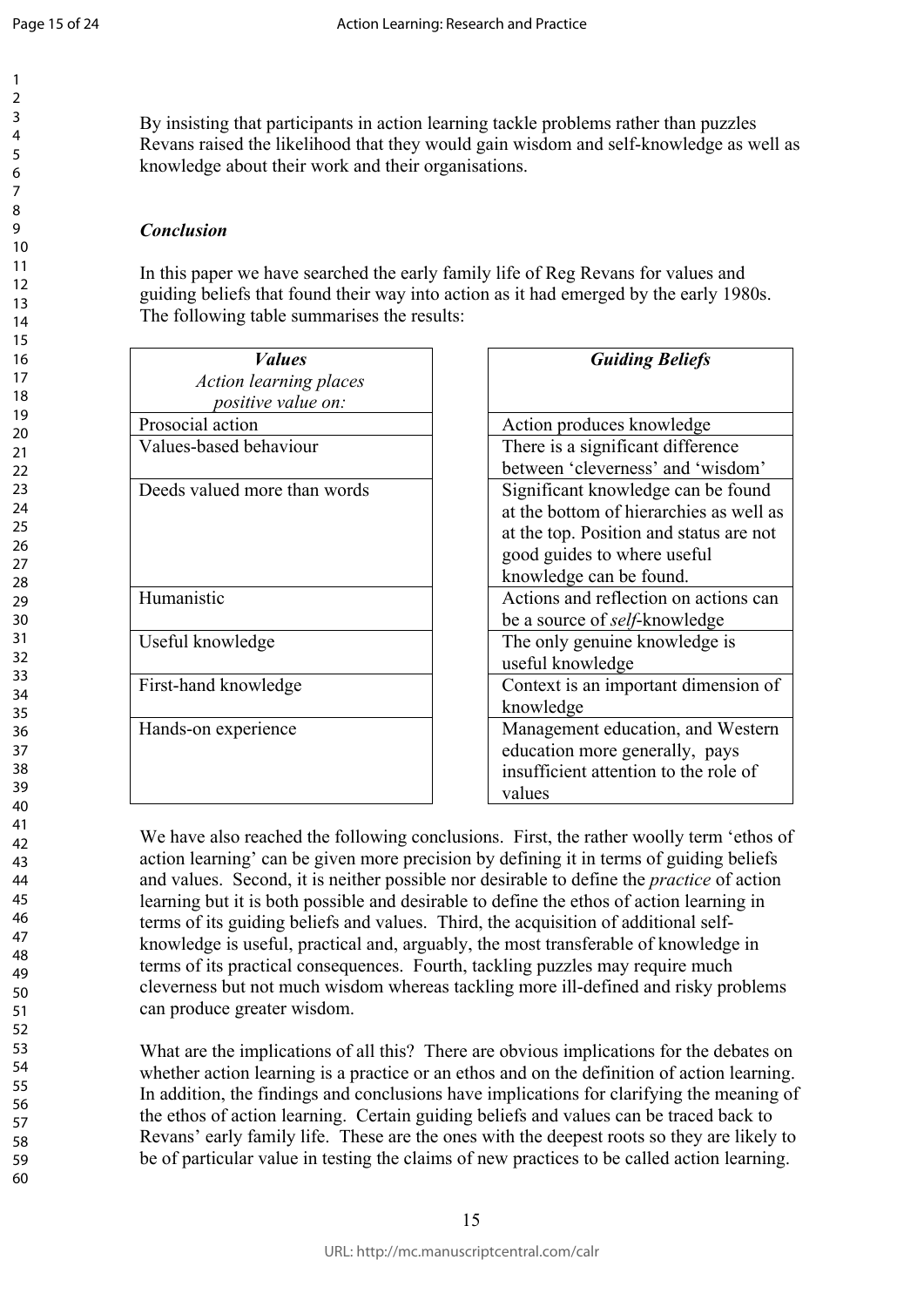Revans laid emphasis on the role of 'fresh questions' in action learning. For us, a fresh question is a potentially fruitful question asked of action learning participants that they have not already asked themselves. Most academic papers end with a question or questions arising from the enquiry and often phrased as 'suggestions for further research'. These are potentially fruitful questions that would not have emerged without the enquiry. We see a close relationship between these questions and the concept of a 'fresh question'. What fresh questions do we have at the end of the enquiry reported in this paper? Here are three:

- 1. How are the guiding beliefs and values of action learning as discussed in this paper related to the guiding beliefs and values of the participants in an action learning programme? This raises further questions such as, can action learning work for potential participants who don't share its beliefs and values? Does action learning teach its participants its values in much the same immersive way that a programme of scientific study teaches its values (such as scepticism, the value of empiricism and the desirability of the accumulation of new knowledge of the natural world)?
- potential particulars with doint is and to solve the saming teach its participants its values in much the saming teach its participants its values in much the saming regramme of scientific study teaches its values (such a 2. How did the wider context(s) of Britain in the inter-war period affect the development of the ethos of action learning? It was a period during which the status of scientific knowledge was rising, there was a growing belief in progress, particularly material progress 2 , there was growing interest in progressive education, the social hierarchy was being challenged, democracy was extended, there was acceleration in the pace of change in Britain which was becoming more noticeable and so forth. This was the context in which Revans' thinking was developing in the 1920s and 1930s. How did these contextual changes impact on the thinking that led to action learning?
- 3. We have some knowledge of two other strands of Revans' early life: his education and the Quaker faith of his parents. What contribution did each these strands also make to the ethos of action learning?

#### *References*

- Barker, A. (1998) 'Profile of Action Learning's Principal Pioneer–Reginald W. Revans' *Performance Improvement Quarterly*, Vol. 11. No. 1 pp 9-22.
- Barker, A. (2010) 'Remembering Reg Revans: Action Learning's Principal Pioneer', Chapter 2 in *Action Learning: History and Evolution* edited by Boshyk and Dilworth (2010), Hants: Palgrave Macmillan.
- BMJ (1988) Obituary notice of Revans, J., *British Medical Journal,* Vol. *297*
- Boshyk, Y and Dilworth, R. (eds) (2010) *Action Learning: History and Evolution* Hants: Palgrave Macmillan.
- Boshyk, Y., Barker, A. and Dilworth, R. (2010) Reg Revans: Sources of Inspiration, Practice and Theory in *Action Learning: History and Evolution*, edited by Boshyk and Dilworth, Basingstoke: Palgrave Macmillan.
- Boshyk, Y. (2011). Ad Fontes Reg Revans: Some Early Sources of His Personal Growth and Values, in *Action Learning in Practice* (pp. 109-120) edited by Mike Pedler, Hants: Gower.

<sup>2</sup> See for example, Keynes essay, *Economic Prospects for our Grandchildren* which was first presented in 1928 as a talk to several small societies, including the Political Economy Club at Cambridge (where Revans was a post-graduate student). It appeared in literary form in two instalments in the *Nation and Athenaeum,* 11 and 18 October 1930.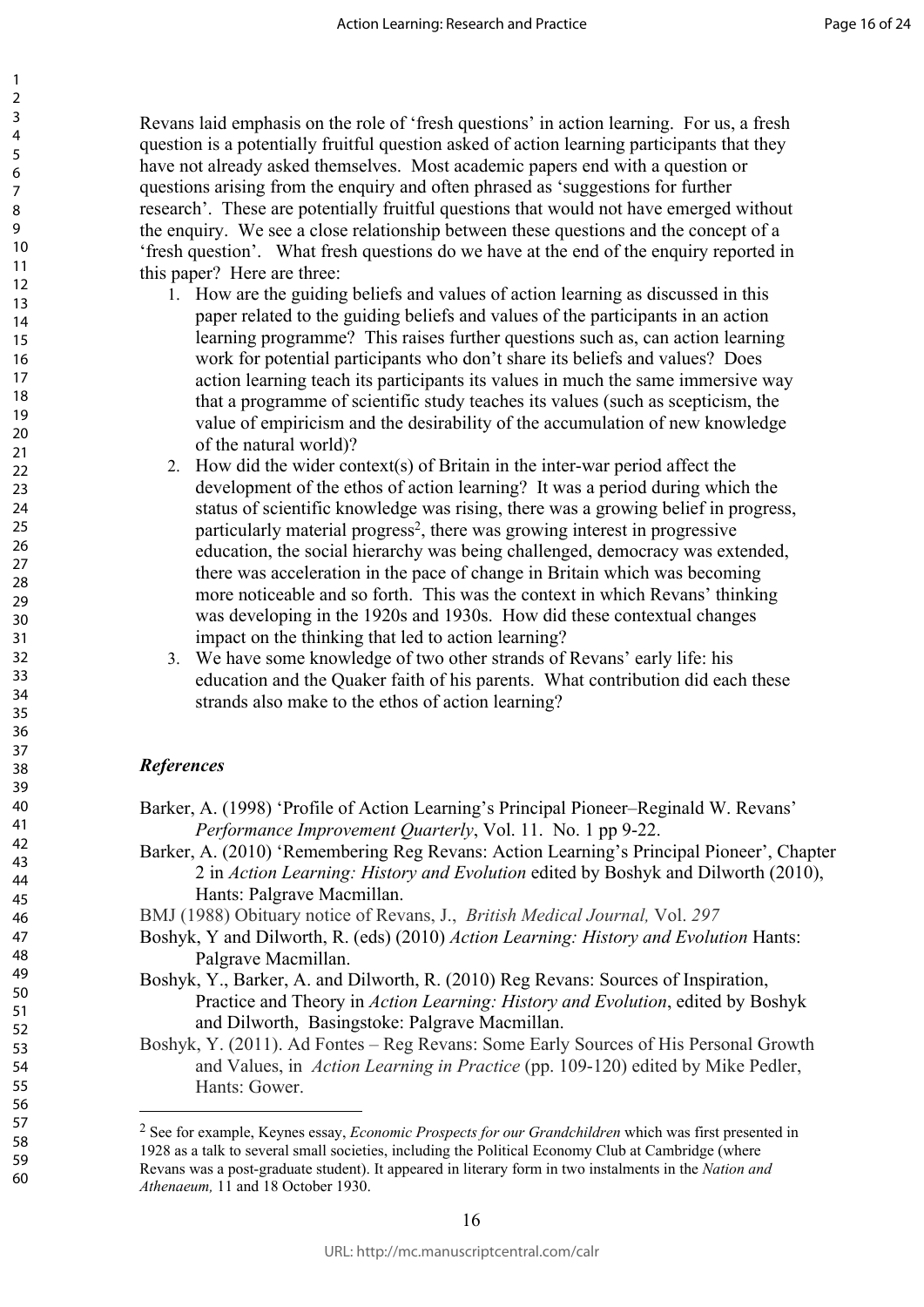| 1<br>2<br>3<br>4<br>5<br>6<br>8<br>9<br>10<br>11<br>$\overline{12}$<br>13<br>14<br>15<br>16<br>17<br>18<br>19<br>20                                             |  |
|-----------------------------------------------------------------------------------------------------------------------------------------------------------------|--|
| 21<br>$\overline{2}$<br>23<br>24<br>25<br>26<br>27<br>28<br>29<br>30<br>31<br>$\overline{32}$<br>33<br>34<br>35<br>$\frac{36}{5}$<br>37<br>ξŔ<br>39<br>40<br>41 |  |
| 42<br>43<br>44<br>45<br>46<br>47<br>48<br>49<br>50<br>51<br>52<br>53<br>54<br>55<br>56<br>57<br>58                                                              |  |

Botham, D., Dilworth, R.L. and Boshyk, Y. (2010) 'Revans: The Man and His Legacy'. In *Action Learning: History and Evolution*, edited by Boshyk and Dilworth, Basingstoke: Palgrave Macmillan.

- Brook, C., Pedler, M. & Burgoyne, J. (2012) Some debates and challenges in the literature on action learning: the state of the art since Revans. *Human Resource Development International* Vol. 15 (3) pp.269-282.
- Burke, P. (2015). *What is the History of Knowledge?* London: John Wiley & Sons.
- Cunningham, I. (1996) Cutting edge debate: extending knowledge in management development—the case of self-managed learning. *Organisations and People*, 2(3): 41–45.
- Easterby-Smith, M. (1996) Cutting edge debate: rejoinder to Ian Cunningham. *Organisations and People*, 2(3): 45–47.
- Henry, J. (2017). *Knowledge is Power Francis Bacon and the Method of Science*, London: Icon Books.
- Macmurray, J. (1957). *The Self as Agent* London: Harper.
- Marsick, V. J., & O'Neil, J. (1999). The many faces of action learning. *Management learning*, *30*(2), 159-176.
- Pedler, M. (1997, Third Edition) *Action Learning in Practice*, Hants: Gower.
- Pedler, M., Burgoyne, J. and Brook, C., (2005) What has action learning learned to become?. *Action Learning*, *2*(1), pp.49-68.
- Pedler, M. (2010) Comment on Revans in *Action Learning: History and Evolution*, edited by Boshyk and Dilworth, Basingstoke: Palgrave Macmillan.
- Pedler, M., & Abbott, C. (2013). *Facilitating action learning: a practitioner's guide*. McGraw-Hill Education (UK).
- Revans R. (1982) *The Origins and Growth of Action Learning*, Bromley: Chartwell-Bratt.
- Revans, R. (1983). *ABC of Action Learning* (Bromley, Kent: Chartwell-Bratt).
- For Eq. (1). The *Self as Agent London:* Harper,  $P_0$ . Knowledge is *Power Francis Bacon and the Method*<br>obs.<br>(1957). *The Self as Agent London: Harper.*<br>& O'Neil, J. (1999). The many faces of action learning<br> $g$ , 30(2), Revans, R. (1987) 'Action learning in brief' Opening address at Revans Action learning Workshop of the International Management Centres Association on 18 December 1987. Accessed on 7 August 2017 at http://www.i-m[c.org/IMC/contentprev.asp?pg=008947](http://www.i-m-c.org/IMC/contentprev.asp?pg=008947)
- Revans, R. (1994) Speech by Reg Revans at Virginia Commonwealth University, February 1994, reported in Chapter 3 of *Action Learning: History and Evolution* edited by Boshyk and Dilworth (2010), Hants: Palgrave Macmillan.
- Revans, R (1998) Sketches of Action Learning, *Performance Improvement Quarterly, 11(1) pp. 23-27*
- Wilson, T. (2004). *Strangers to Ourselves*. Harvard University Press.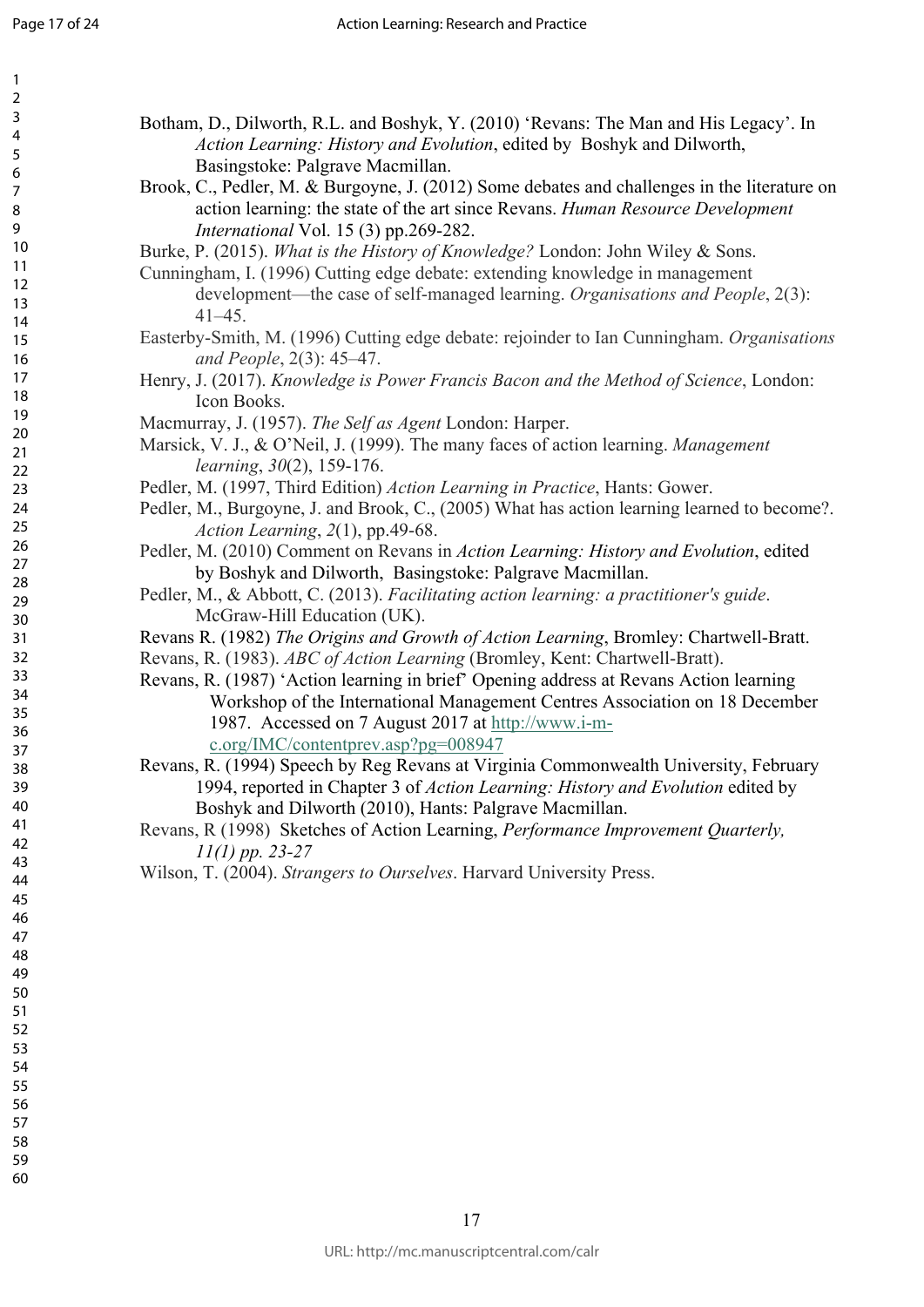#### 'Origins of the ethos of action learning' *(ALRPManuscript ID CALR-2018-0037)*

### **Responses to comments from reviewers**

#### *Reviewer 2 Reviewer 2's comments to the author*

| <b>Comment</b>                                                                                                                                                                                                                                                                                                                                                                                            | <b>Response</b>                                                                                                                                                                                                                                                                                                                                                                                                                                                                                                                                                                                 |
|-----------------------------------------------------------------------------------------------------------------------------------------------------------------------------------------------------------------------------------------------------------------------------------------------------------------------------------------------------------------------------------------------------------|-------------------------------------------------------------------------------------------------------------------------------------------------------------------------------------------------------------------------------------------------------------------------------------------------------------------------------------------------------------------------------------------------------------------------------------------------------------------------------------------------------------------------------------------------------------------------------------------------|
| This is an interesting paper, which is aligned<br>with the scope of the Journal and so is of<br>interest to readers. It extends knowledge of<br>action learning, in particular its ethos and<br>early origins.                                                                                                                                                                                            | Thank you                                                                                                                                                                                                                                                                                                                                                                                                                                                                                                                                                                                       |
| A good justification for the paper is provided<br>with the authors clearly setting out the<br>purpose of the paper, and its boundaries.<br>Focusing on the early life of Revans (up to<br>age 21) the paper makes a contribution by<br>providing additional insight about how<br>Revans' values and beliefs were form and<br>how these in turn influenced the development<br>of an action learning ethos. | Thank you                                                                                                                                                                                                                                                                                                                                                                                                                                                                                                                                                                                       |
| The paper provides an enhanced<br>understanding of the ethos and origins of<br>action learning previously not elaborated on<br>in the literature.                                                                                                                                                                                                                                                         | Thank you                                                                                                                                                                                                                                                                                                                                                                                                                                                                                                                                                                                       |
| The findings are interesting, particularly the<br>linkage of Revans values and beliefs,<br>developed in early life, to action learning as<br>set it out in Revans' ABC of Action<br>Learning. The table provided is very useful.                                                                                                                                                                          | Thank you                                                                                                                                                                                                                                                                                                                                                                                                                                                                                                                                                                                       |
| The research question, clearly stated early in<br>the paper is answered by the findings and<br>discussion.                                                                                                                                                                                                                                                                                                | Thank you                                                                                                                                                                                                                                                                                                                                                                                                                                                                                                                                                                                       |
| Some suggestions.<br>Some elaboration on how inferences and<br>interpretations were made would<br>strengthened the methods sections and allow<br>the reader understand how the authors came<br>to the particular beliefs and values as stated<br>in the findings. How was sense made? Was<br>any particular approach used? What are your<br>reflections on the approach.                                  | We have reworded the method section to<br>be explicit about the relationship between<br>the use of secondary sources, and our sense<br>making. Specifically we now state:<br>"This article is empirical in that it is grounded<br>in what we believe to be true about Revans'<br>based on established sources. We examine<br>what is known about Revans' early life but<br>with a focus on looking for implicit values and<br>beliefs. It is therefore an exercise in sense-<br>making and, consequently, much of the article<br>relies on inference and interpretation of the<br>known facts." |
| It would help the flow of the paper if the<br>findings and discussion sections flowed into                                                                                                                                                                                                                                                                                                                | Thank you for this suggestion. We are keen<br>to make the paper flow, but also mindful of                                                                                                                                                                                                                                                                                                                                                                                                                                                                                                       |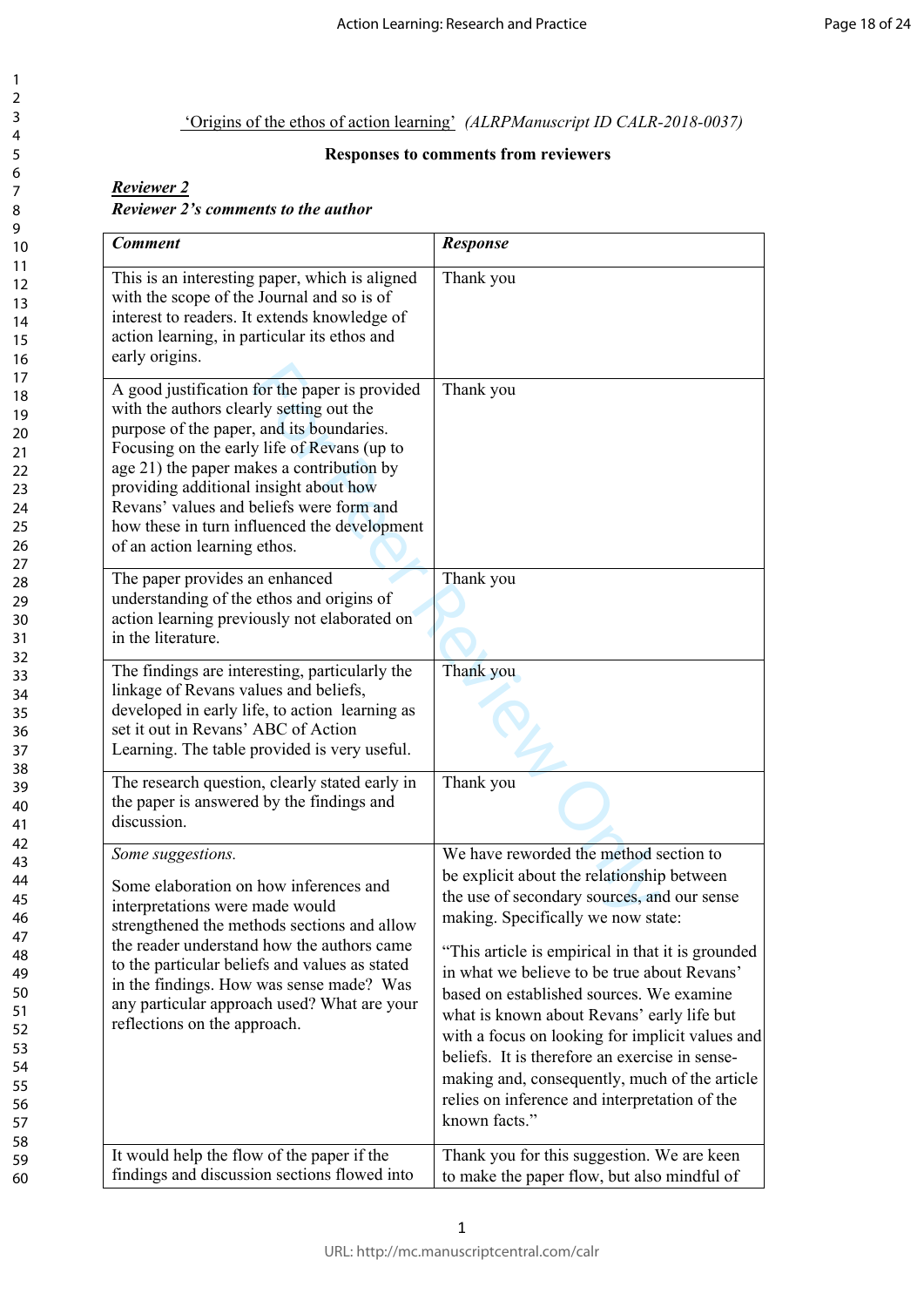| each better. This would help clarify for the<br>reader how the discussion follows on from<br>the findings.                                                                                                                                                               | the need to keep the paper clearly structured.<br>Specifically, we feel it is more reader-<br>friendly to keep the discussion section<br>separate so there is no danger of confusing<br>what we found with our own thoughts about<br>the findings.                                                                                                                                                                                                                                                                                                                                                                                                                                                                                                                                                                     |
|--------------------------------------------------------------------------------------------------------------------------------------------------------------------------------------------------------------------------------------------------------------------------|------------------------------------------------------------------------------------------------------------------------------------------------------------------------------------------------------------------------------------------------------------------------------------------------------------------------------------------------------------------------------------------------------------------------------------------------------------------------------------------------------------------------------------------------------------------------------------------------------------------------------------------------------------------------------------------------------------------------------------------------------------------------------------------------------------------------|
| An interesting area to explore/comment on<br>(either here or in another paper) is that unlike<br>his siblings Revans did not choose a practical<br>career though the practical careers of his<br>siblings appear to have contributed to the<br>ethos of Action Learning. | Thank you for highlighting this interesting<br>aspect of the family. As a scientist, Revans<br>chose the Cavendish Laboratory for his PhD<br>and the Cavendish Laboratory was the home<br>of experimental physics. It was therefore<br>looked down on by some theoretical<br>physicists, despite its array of Nobel prize-<br>winning stars. Revans was proud of that<br>experimental tradition and he saw theory-<br>testing rather than theory-building as the key<br>to good science. All new research students<br>"had to go through the obligatory carpentry<br>course to make them self-reliant in the<br>building of their experimental equipment."<br>(Boshyk, Barker and Dilworth, 2010, p. 61).<br>Perhaps as a consequence, Revans pursued<br>furniture-making as a hands-on hobby for<br>most of his life. |
|                                                                                                                                                                                                                                                                          | We intend to produce another paper on the<br>influence of the Cavendish on the ethos<br>(guiding beliefs and values) when we will<br>address this issue more fully.                                                                                                                                                                                                                                                                                                                                                                                                                                                                                                                                                                                                                                                    |
| A question posed early on in the paper<br>regarding improving the forms of and<br>practice of action learning (page 2) would be<br>an interesting one to explore in the context of<br>the findings $-$ if not in discussion section<br>perhaps in a later paper.         | Thank you for this suggestion, we are<br>cautious about adding a substantial new<br>section to an already long article, but believe<br>that Tables 1 and 2 provide a checklist of the<br>guiding beliefs and values that comprise part<br>of the ethos of action learning, and that new<br>forms and practices can be tested against that<br>checklist. We have added to our discussion<br>about defining action learning the following:                                                                                                                                                                                                                                                                                                                                                                               |
|                                                                                                                                                                                                                                                                          | We have argued for the definition of the ethos<br>of action learning in terms its guiding beliefs<br>and values and that means we need to help<br>identify those beliefs and values. We see this<br>paper as a contribution to that task and that<br>Tables 1 and 2 provide a checklist of guiding<br>beliefs and values that comprise part of the<br>ethos of action learning that new forms and<br>practices can be tested against.                                                                                                                                                                                                                                                                                                                                                                                  |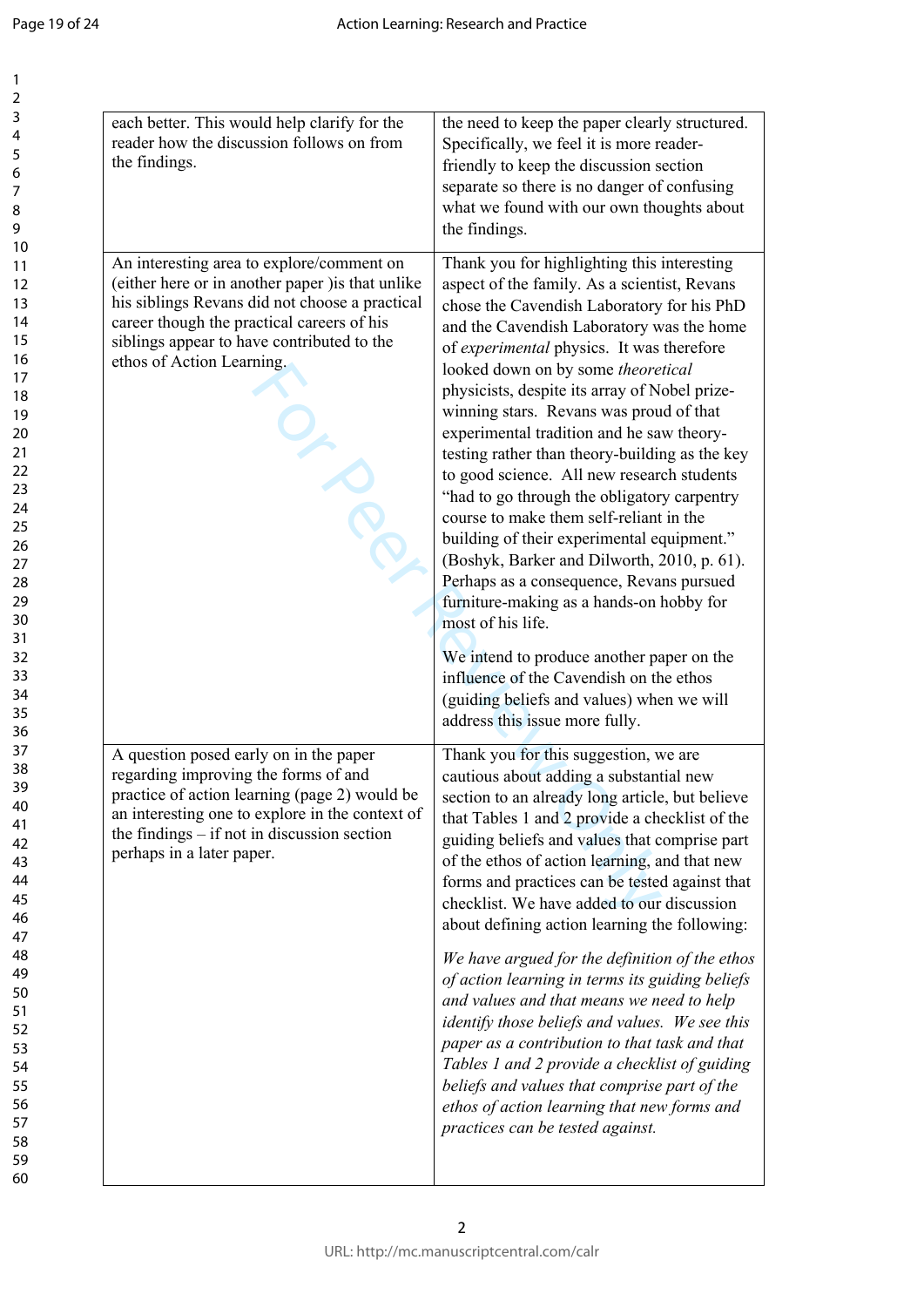| Stylistically, you might considered                                                   | We have combined shorter paragraphs to                                                                               |
|---------------------------------------------------------------------------------------|----------------------------------------------------------------------------------------------------------------------|
| combining some paragraphs together which                                              | produce longer ones, where this works with                                                                           |
| are quite short.                                                                      | the flow of ideas.                                                                                                   |
| There are a few errors which I am sure will<br>be caught through final proof-reading. | We have picked up a few typos and,<br>hopefully, if any remain they will be picked<br>up in the final-proof-reading. |

## *Reviewer 1*

*Reviewer 1's comments to the author*

| <b>Comment</b>                                                                                                                                                                                                                                                                                                                                                                                                                                                                                                                                                                                                                                 | <b>Response</b>                                                                                                                                                                                                                                                                                                                                                                                                                                                                                                                                                                                                                                                                                                                                                                                                                                                                                                                                                                                            |
|------------------------------------------------------------------------------------------------------------------------------------------------------------------------------------------------------------------------------------------------------------------------------------------------------------------------------------------------------------------------------------------------------------------------------------------------------------------------------------------------------------------------------------------------------------------------------------------------------------------------------------------------|------------------------------------------------------------------------------------------------------------------------------------------------------------------------------------------------------------------------------------------------------------------------------------------------------------------------------------------------------------------------------------------------------------------------------------------------------------------------------------------------------------------------------------------------------------------------------------------------------------------------------------------------------------------------------------------------------------------------------------------------------------------------------------------------------------------------------------------------------------------------------------------------------------------------------------------------------------------------------------------------------------|
| An interesting paper that considers an<br>underdeveloped and niche part of our<br>knowledge in relation to the history and<br>development of Action Learning (AL).                                                                                                                                                                                                                                                                                                                                                                                                                                                                             | Thank you                                                                                                                                                                                                                                                                                                                                                                                                                                                                                                                                                                                                                                                                                                                                                                                                                                                                                                                                                                                                  |
| In order to improve this paper, I would like<br>the author to consider the following points:<br>1. The introduction is a little fragmented and<br>lacks a sense of flow. The author should<br>articulate the perceived gap in our<br>knowledge, outlining why that gap should to<br>be addressed and how this paper intends to do<br>that. This will determine the actual point of<br>the paper and what precisely contribution to<br>knowledge it provides. As there are a lot of<br>differing elements to this paper, arguably too<br>many, this should serve to bring them all<br>together and act as useful orientation for the<br>reader. | According to reviewer 2, the paper "extends"<br>knowledge of action learning, in particular its<br>ethos and early origins. A good justification<br>for the paper is provided with the authors<br>clearly setting out the purpose of the paper,<br>and its boundaries. Focusing on the early life<br>of Revans (up to age 21) the paper makes a<br>contribution by providing additional insight<br>about how Revans' values and beliefs were<br>form and how these in turn influenced the<br>development of an action learning ethos. The<br>paper provides an enhanced understanding of<br>the ethos and origins of action learning<br>previously not elaborated on in the<br>literature." We think this is an accurate<br>summary of the gap in the literature, how the<br>paper addresses it, recognises the point of the<br>paper and the precise contribution to<br>knowledge that it provides.<br>Some short paragraphs have been combined,<br>which may reduce the feeling of a<br>fragmented flow. |
| 2. Following on from the point raised above.<br>I would suggest that the breadth of this paper<br>may be a problem and there are more than<br>one paper in here. This is borne out by the<br>changes to the focus that are declared<br>throughout the paper:<br>The abstract discusses the contribution to<br>$\bullet$<br>understanding the ethos of action<br>learning by exploring Revans early                                                                                                                                                                                                                                             | Thank you for highlighting the scope of the<br>paper. While we feel the focus remains on<br>the ethos of action learning throughout, we<br>have added a point to the discussion to<br>clarify how Tables 1 and 2 provide a<br>checklist of the guiding beliefs and values<br>that comprise part of the ethos of action<br>learning. We also added clarification here                                                                                                                                                                                                                                                                                                                                                                                                                                                                                                                                                                                                                                       |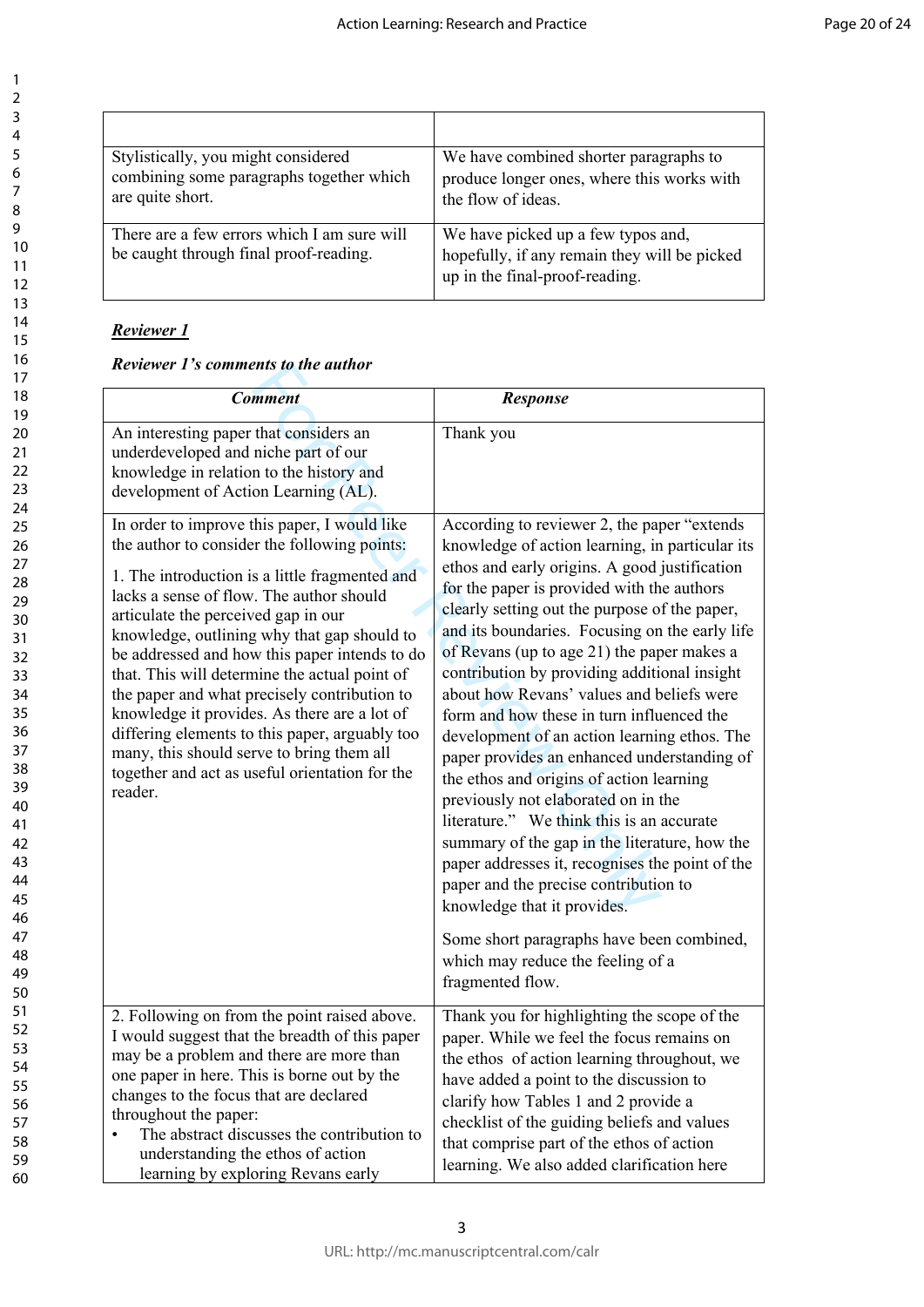| influence<br>Pg2 states that the purpose is an<br>$\bullet$<br>exploration of the roots of AL is to                                                                                                                                                                                                                                                                                                                                                                | that new forms and practices can be tested<br>against that checklist.                                                                                                                                                                                                                                                                                                                                                                                                                                                                                                                                                                                                                                                                                                                                                                                                                                                                                                                                   |
|--------------------------------------------------------------------------------------------------------------------------------------------------------------------------------------------------------------------------------------------------------------------------------------------------------------------------------------------------------------------------------------------------------------------------------------------------------------------|---------------------------------------------------------------------------------------------------------------------------------------------------------------------------------------------------------------------------------------------------------------------------------------------------------------------------------------------------------------------------------------------------------------------------------------------------------------------------------------------------------------------------------------------------------------------------------------------------------------------------------------------------------------------------------------------------------------------------------------------------------------------------------------------------------------------------------------------------------------------------------------------------------------------------------------------------------------------------------------------------------|
| acquire knowledge to improve the forms<br>and the practice of AL within each of<br>those forms<br>Further on page 2 the paper talks about<br>$\bullet$<br>helping assess whether new forms and<br>new practices really do count as AL<br>Pg11 the author states the focus in this<br>$\bullet$<br>paper is on the guiding beliefs and values<br>of AL<br>It would be useful to decide on the actual<br>focus and maintain that throughout the body<br>of the work. | Elsewhere we feel the aim of the paper is to<br>make a contribution to understanding the<br>ethos of action learning. That is the aim of<br>the paper and its focus and remains so<br>throughout. Revans placed a high value on<br>the usefulness of new knowledge so we are<br>explicit about the potential usefulness of<br>such a contribution. One use is to help us<br>improve the forms and practice of action<br>learning. Another use is in helping us assess<br>whether new forms and new practices really<br>do count as AL. On page 11 we say that the<br>focus of the paper is on the guiding beliefs<br>and values of AL because we have defined<br>the ethos of action learning as its guiding<br>beliefs and values. We provide a detailed<br>rationale for this definition as the first issue<br>discussed in the Discussion section of the<br>paper under the sub-heading 'Ethos of action<br>learning'. The paper thus remains focused<br>on the ethos of action learning throughout. |
| 3. Not entirely clear I understand what is<br>meant by the article been empirical and been                                                                                                                                                                                                                                                                                                                                                                         | We hope the explicit linking back to the<br>tables $(1\&)$ makes this clearer.<br>We have reworded the method section to<br>be explicit about the relationship between                                                                                                                                                                                                                                                                                                                                                                                                                                                                                                                                                                                                                                                                                                                                                                                                                                  |
| grounded in what the authors believe to be<br>true about Revans early lifecan this be<br>developed to aid understanding.                                                                                                                                                                                                                                                                                                                                           | the use of secondary sources, and our sense<br>making. Specifically we now state:<br>"This article is empirical in that it is<br>grounded in what we believe to be true about<br>Revans' based on established sources. We<br>examine what is known about Revans' early<br>life but with a focus on looking for implicit<br>values and beliefs. It is therefore an exercise<br>in sense-making and, consequently, much of<br>the article relies on inference and<br>interpretation of the known facts."                                                                                                                                                                                                                                                                                                                                                                                                                                                                                                  |
| 4. The narrative discusses different practices<br>of action learning, ideally there needs to be<br>some clarity here as to how we understand<br>the authors understand action learning and<br>what they mean by different practices,<br>referred to as 'all sorts of odd practices'<br>(pg12). It would be useful to outline fairly<br>early in the paper so as readers with a limited<br>understanding of this area can fully                                     | Thank you for identifying the need for clarity<br>in our definition of action learning. As far as<br>we are concerned, the first fully-fledged<br>version of action learning appeared as the<br>ABC of Action Learning available initially in<br>1978 (later published by Chartwell-Bratt in<br>1983). This embodied the ethos of AL to<br>which we refer in the paper. On page 4 we                                                                                                                                                                                                                                                                                                                                                                                                                                                                                                                                                                                                                    |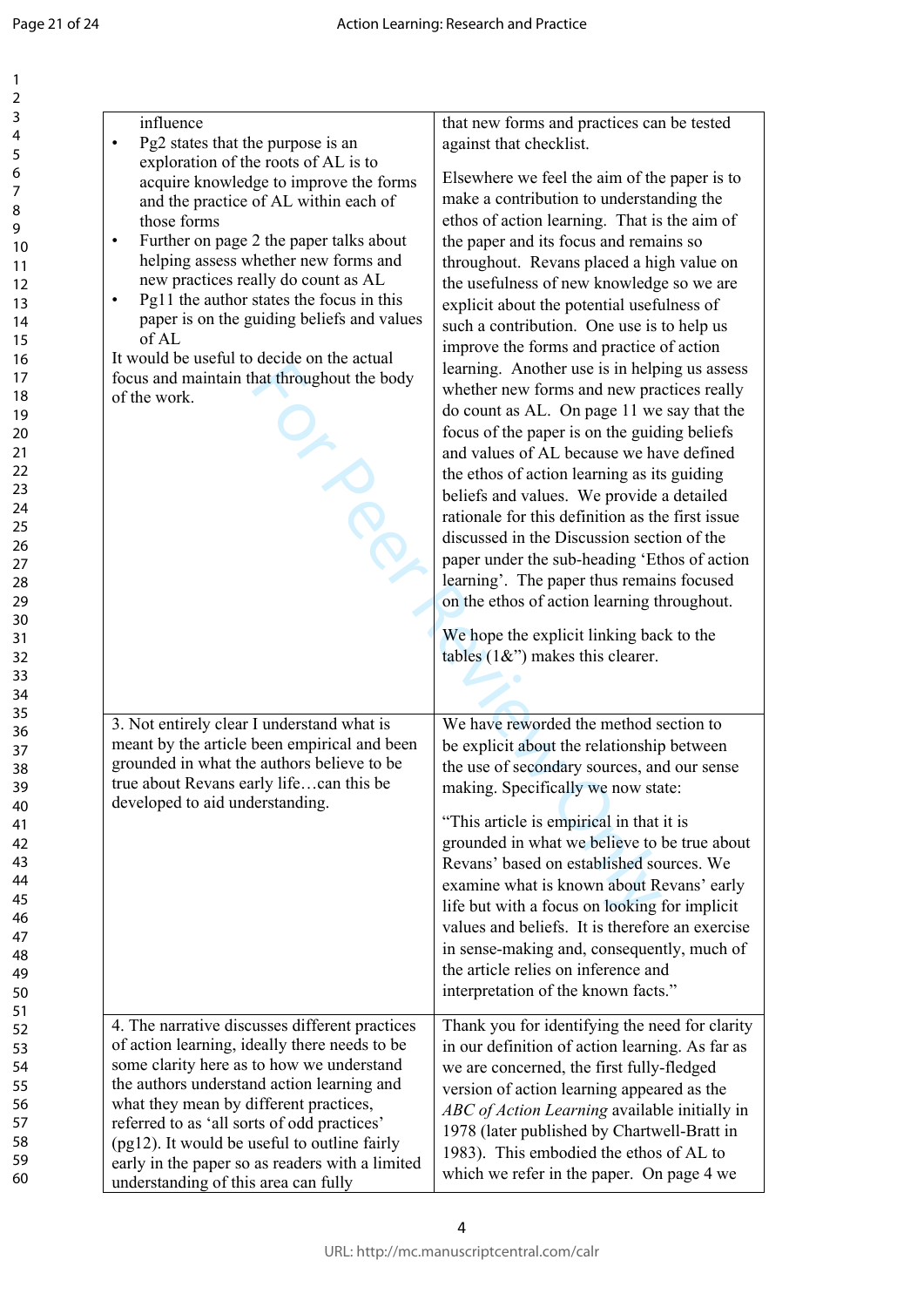| appreciate the importance of Revans role and<br>how action learning has developed since his                                                                             | state "In this paper we focus on the ethos of<br>action learning at the start of the 1980s.                                                                                                                                                                                                                                                                                                                                                                                                                                                                                                                                                                                                                                                                                                  |
|-------------------------------------------------------------------------------------------------------------------------------------------------------------------------|----------------------------------------------------------------------------------------------------------------------------------------------------------------------------------------------------------------------------------------------------------------------------------------------------------------------------------------------------------------------------------------------------------------------------------------------------------------------------------------------------------------------------------------------------------------------------------------------------------------------------------------------------------------------------------------------------------------------------------------------------------------------------------------------|
| early work.                                                                                                                                                             | On the first page of the paper we now write<br>"The practice of Revans' action learning<br>developed during the years between the early<br>1950s with the first experiments in action<br>learning in the coal industry and the early<br>1980s when action learning had become<br>recognised within mainstream management<br>development. Since that time the practice of<br>action learning has continued to develop in a<br>number of directions, including, 'self-<br>managed', 'auto', 'on-line', 'business-<br>driven' and 'critical' (Pedler, Burgoyne and<br>Brook, 2005). These are practices that have<br>developed since the early 1980s that are<br>forms of action learning recognised as such<br>by the action learning community. We hope<br>this makes the point more clearly. |
|                                                                                                                                                                         | Later, on page 12 we now write: "The<br>absence of a clear and authoritative<br>definition can lead to all sorts of odd<br>practices in the name of action learning.<br>Thus, for example, Cunningham argues for<br>an unambiguous definition of action learning<br>on the grounds that "If any tired old course<br>puts a bit of project work in it and calls itself<br>'action learning', and if we don't challenge<br>this, we are colluding with unacceptable<br>practice." (Cunningham, 1996)                                                                                                                                                                                                                                                                                           |
|                                                                                                                                                                         | We think Cunningham's example is a good<br>illustration of a practice that would not be<br>recognised as action learning by all in the<br>action learning community.                                                                                                                                                                                                                                                                                                                                                                                                                                                                                                                                                                                                                         |
| 5. In the sections on authoritative definitions<br>of AL on Pg 12, the authors make some                                                                                | Thank you for identifying the need for us to<br>substantiate these points:                                                                                                                                                                                                                                                                                                                                                                                                                                                                                                                                                                                                                                                                                                                   |
| arguable unsubstantiated comments that need<br>further development, examples include:<br>Good to have clear definition<br>• Point .1 Odd practices                      | <i>Odd practice</i> We have addressed the 'odd<br>practice' point in response to the reviewer's<br>previous comments (above).                                                                                                                                                                                                                                                                                                                                                                                                                                                                                                                                                                                                                                                                |
| • Point. 3 protecting AL from critical<br>scrutiny<br>• Bad to have a clear definition<br>Bad to have clear definition<br>• Point 1 Downgrades first-hand<br>experience | Protecting AL for critical scrutiny It seems<br>self-evident to us that the absence of a clear<br>definition of something protects it from<br>critical scrutiny because how can something<br>be scrutinised if there is no agreement about<br>what it actually is?                                                                                                                                                                                                                                                                                                                                                                                                                                                                                                                           |
|                                                                                                                                                                         | Downgrades first-hand experience An                                                                                                                                                                                                                                                                                                                                                                                                                                                                                                                                                                                                                                                                                                                                                          |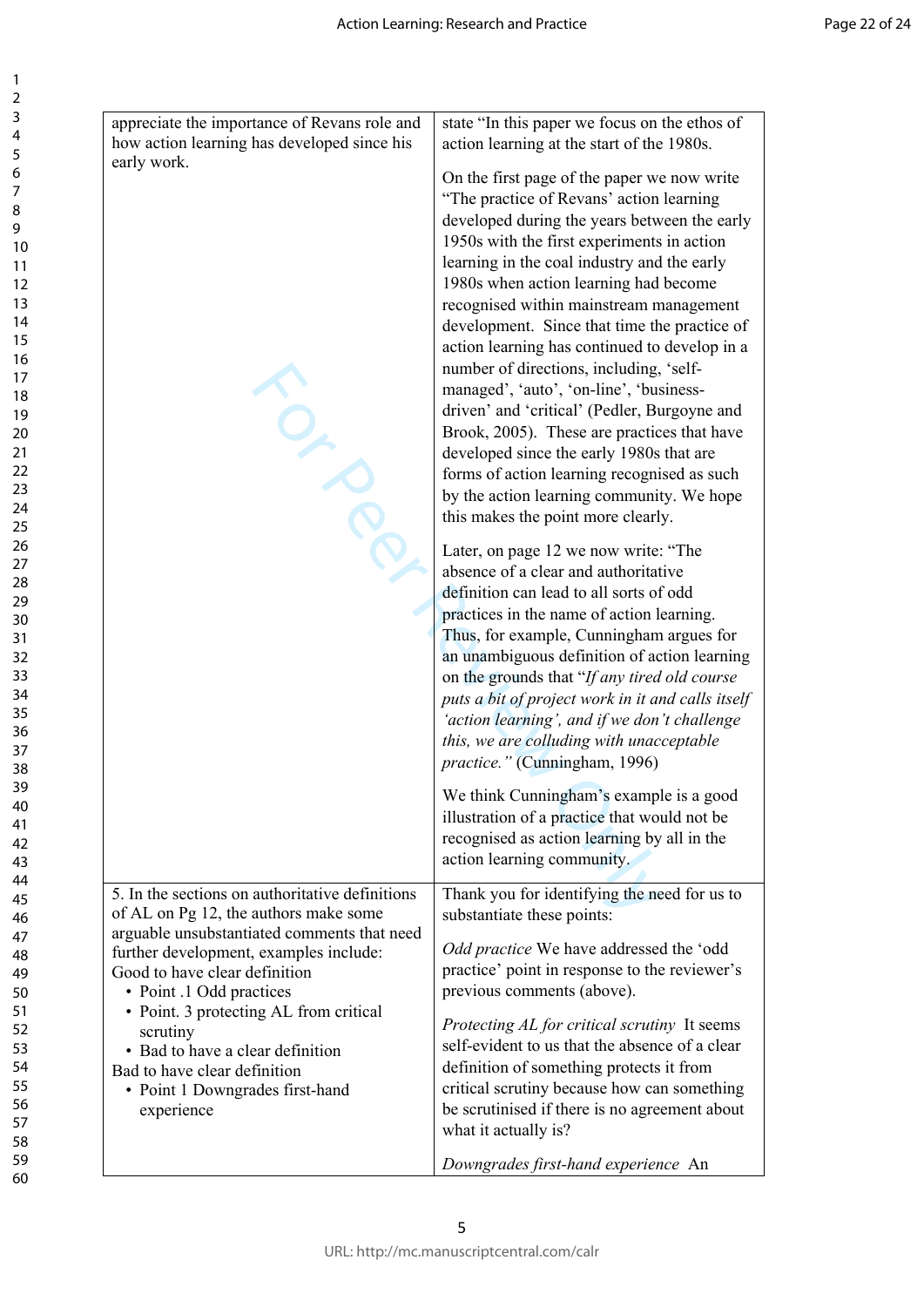$\mathbf{1}$  $\overline{2}$  $\overline{3}$  $\overline{4}$ 5 6  $\overline{7}$ 8  $\overline{9}$ 

|                                                                                                                                                                                                                   | authoritative definition of action learning<br>privileges the expert authority of whoever<br>makes the definition. Insofar as it privileges<br>such authority it inhibits experimentation and<br>downgrades experience. This point was<br>expressed well in the words of Easterby-<br>Smith which we quote a few lines later: "The<br>labels we use are based on agreed meanings;<br>they are always subject to challenge and<br>redefinition. No-one has the right to impose<br>meaning on others – this is a liberal and<br>relativist position that I hold with some<br>passion! Attempts to restrict the usage of<br>terms such as self-managed learning and<br>action learning are dangerous because they<br>inhibit experimentation and learning; they<br>privilege the ideas of the past and downgrade<br>experience." (Easterby-Smith, 1996) |
|-------------------------------------------------------------------------------------------------------------------------------------------------------------------------------------------------------------------|------------------------------------------------------------------------------------------------------------------------------------------------------------------------------------------------------------------------------------------------------------------------------------------------------------------------------------------------------------------------------------------------------------------------------------------------------------------------------------------------------------------------------------------------------------------------------------------------------------------------------------------------------------------------------------------------------------------------------------------------------------------------------------------------------------------------------------------------------|
| 6. It would be helpful to include some clearer<br>understanding of what method was used here<br>what is meant by 'interrogated' the<br>material is this a reference to content<br>analysis or thematic analysis?. | We have reworded the method section to<br>be explicit about the relationship between<br>the interrogation (close reading) of<br>secondary sources, and our sense making.<br>Specifically we now state:                                                                                                                                                                                                                                                                                                                                                                                                                                                                                                                                                                                                                                               |
|                                                                                                                                                                                                                   | "This article is empirical in that it is<br>grounded in what we believe to be true about<br>Revans' based on established sources. We<br>examine what is known about Revans' early<br>life but with a focus on looking for implicit<br>values and beliefs. It is therefore an exercise<br>in sense-making and, consequently, much of<br>the article relies on inference and<br>interpretation of the known facts."                                                                                                                                                                                                                                                                                                                                                                                                                                    |
| 7. A question of styleshould tables 1 & 2<br>(pg7) be included as appendices to preserve<br>the flow of the narrative?                                                                                            | For us tables 1 and 2 together are a central<br>part of the paper and should not be relegated<br>to an appendix. Reviewer 2 would seem to<br>agree with us: "The findings are interesting,<br>particularly the linkage of Revans values and<br>beliefs, developed in early life, to action<br>learning as set it out in Revans' ABC of<br>Action Learning. The table provided is very<br>useful."                                                                                                                                                                                                                                                                                                                                                                                                                                                    |
|                                                                                                                                                                                                                   | We have made the central value of tables 1<br>and 2 more explicit by referring to them<br>explicitly in the discussion.                                                                                                                                                                                                                                                                                                                                                                                                                                                                                                                                                                                                                                                                                                                              |
| 8. Please include page numbers on verbatim<br>quotes                                                                                                                                                              | Thank you for highlighting this necessity.<br>We have added page numbers to verbatim<br>quotes throughout. Though quotes from<br>Revans' obituary of his farther are only                                                                                                                                                                                                                                                                                                                                                                                                                                                                                                                                                                                                                                                                            |